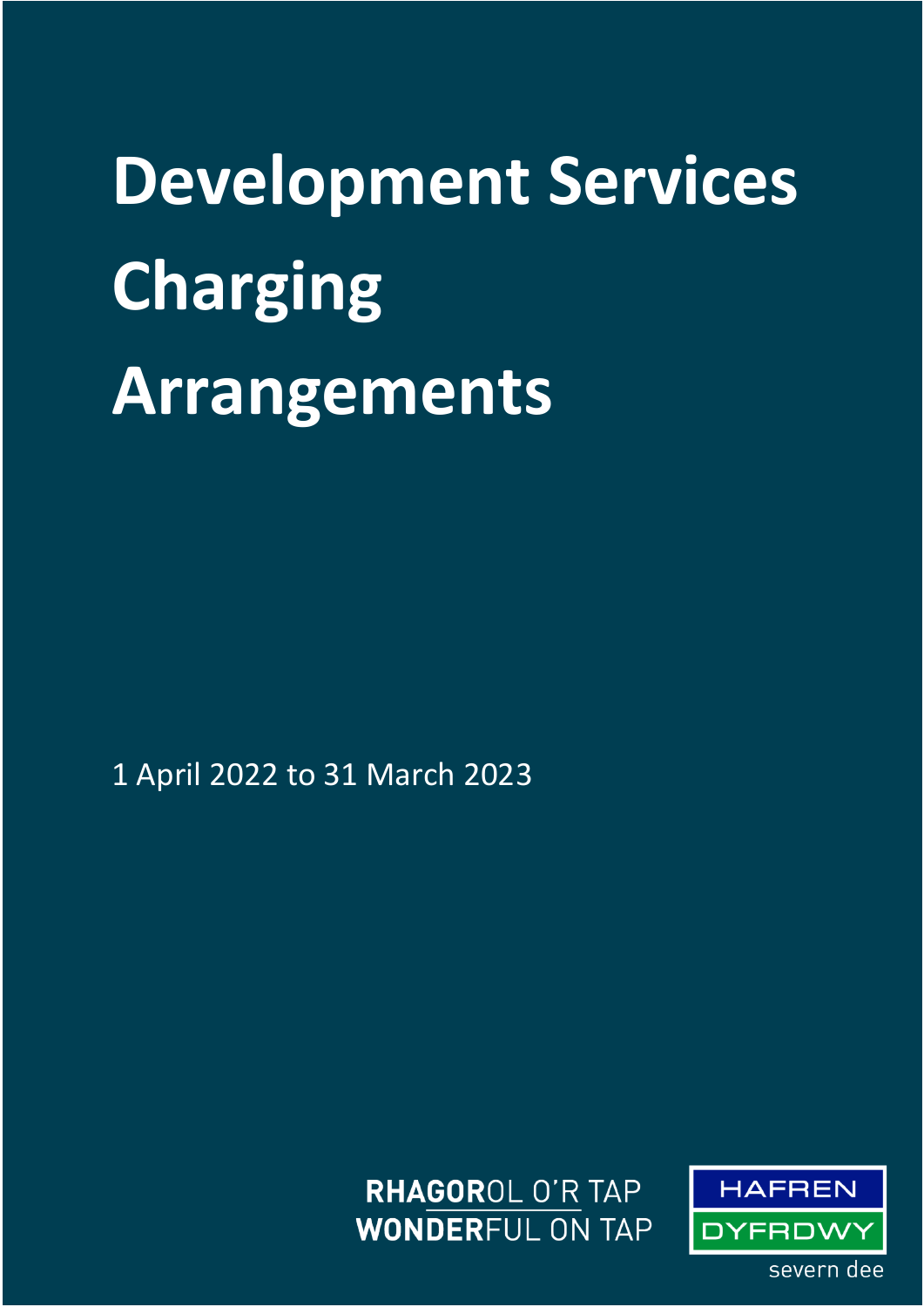# **About this document**

This Charging document is relevant to all of our developer customers and contains details of the charging arrangements associated with new connections for water and sewerage.

Throughout this document, the term "developer" refers to all of our customers who are building and developing properties. It summarises the process that our customers need to follow to get a new connection onto Hafren Dyfrdwy's water and/or sewer network and helps you make an informed choice as to who completes the work.

### **Charging Year**

This Charging document covers the period 1 April 2022 to 31 March 2023

### **Any questions**

If you have any questions about this Charging Arrangement Document, please call the developer services team on 0330 678 1481. Our opening hours are Monday to Thursday 8.30am to 5.00pm and Friday 08.30am to 4.30pm. However, these may be altered in relation to Covid-19.

### **VAT**

Where we've shown charges as being exclusive of VAT we'll add VAT, if applicable, at the appropriate rate.

Broadly the VAT liability of our charges for water connections and mains, or sewer requisitions is determined by the type of properties that will be connected to our network. For example, if you have a new housing development and wish to requisition a new water main that will be used to connect houses during the course of their construction, our charges will be zero rated for VAT purposes. Whereas our charges for laying mains and making connections to existing properties, or commercial properties, will be subject to VAT at the standard rate of 20%. In addition, certificated VAT reliefs may apply to charges for the connection of certain residential or charitable properties and a reduced VAT rate of 5% applies to certain properties that are being renovated or converted for residential use.

#### **HM Revenue & Customs (HMRC)**

HMRC introduced a new requirement on 1 March 2021 that affects supplies of construction services made between construction businesses which is called the domestic reverse charge for construction services.

However, HMRC has accepted that this new requirement **does not apply to our new connection charging** arrangements because the income relates to alterations to Hafren Dyfrdwy's networks which are used to provide clean and waste water services to our customers.

Consequently, our quotations and invoices for charges will remain subject to VAT, when applicable, in the normal manner and do not fall within the scope of the reverse charge arrangements.

Further information is contained in section 18 of HMRC's online technical manual which may be accessed *[here.](https://eur02.safelinks.protection.outlook.com/?url=https%3A%2F%2Fwww.gov.uk%2Fguidance%2Fvat-reverse-charge-technical-guide%23end-users-and-intermediary-supplier-businesses&data=04%7C01%7CZahir.Nawaz%40severntrent.co.uk%7C2660a2ac6b11465670f308d8c1eeb5b6%7Ce15c1e997be3495c978eeca7b8ea9f31%7C0%7C0%7C637472578276242164%7CUnknown%7CTWFpbGZsb3d8eyJWIjoiMC4wLjAwMDAiLCJQIjoiV2luMzIiLCJBTiI6Ik1haWwiLCJXVCI6Mn0%3D%7C1000&sdata=ppr%2Fik6llQAxGaAscOCkb1cxOxBHkBz0uJc835dmHx4%3D&reserved=0)*

## **Choice within the connections market**

**In this section we will illustrate that you can choose the provider who carries out certain works relating to new supply services.**

We recognise that the market for new infrastructure for water and sewerage is open to competition and we welcome this. When a developer needs a new water or sewer connection they can choose to get a quotation, or estimate, for their connection charges from any or all of the providers below. This means that the developer can choose the most appropriate cost and delivery mechanism to meet their development needs.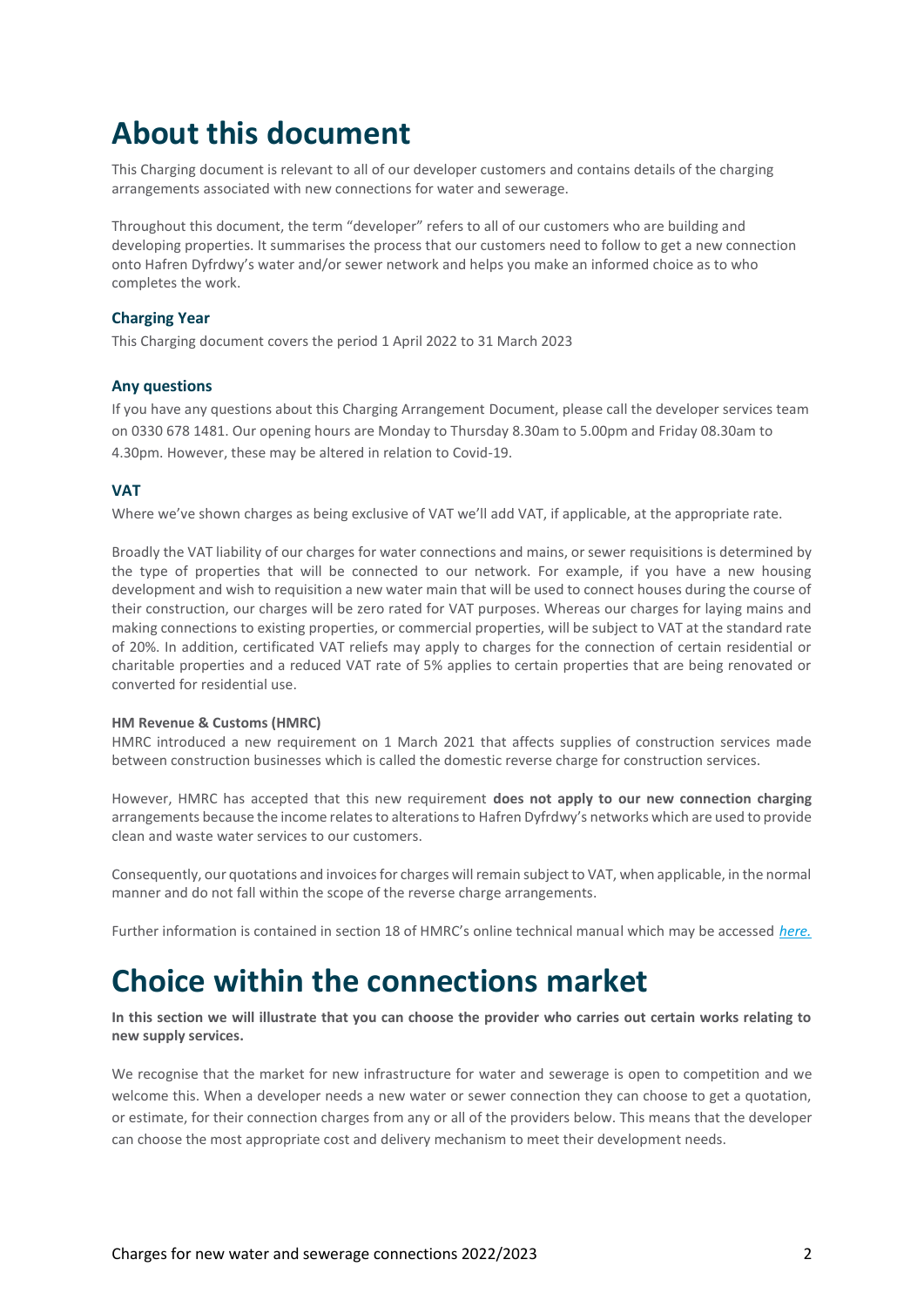

A developer can choose one of the following options (in no particular order of preference):

- Hafren Dyfrdwy to complete the works for water and for example lay a new water main, complete a water service connection, and so on.
- Hafren Dyfrdwy will complete a sewer connection on your behalf if we elect to under S107 of the Water Industry Act 1991, or if you requisition an outfall across third party land under S98 of the Water Industry Act 1991.
- A Self Lay Provider (SLP) to complete the works for water connections

Primarily a SLP completes the works for water mains laying and service connections and to do this they are required to be accredited b[y Lloyd's Register](https://www.lr.org/en/) under th[e Water Industry Registration Scheme](https://www.lr.org/en/utilities/water-industry-registration-scheme-wirs-wirsae/) (WIRS) and a list of WIRS accredited contractors can be found [here.](https://www.lr.org/en/utilities/water-industry-registration-scheme-wirs-wirsae/search/) When a SLP gives a quotation, or estimate, of its charges to a developer it will include the charges of any non-contestable works that Hafren Dyfrdwy will be doing. If the SLP has asked Hafren Dyfrdwy to complete some contestable works these will also be included in the quotation/estimate.

• If you are building a sewer or lateral drain which is intended to connect to one of our public sewers, you must enter in a S104 adoption agreement with Hafren Dyfrdwy before applying to connect to the sewer or beginning construction work related to the sewers.

[S106 of The Water Industry Act 1991](https://eur02.safelinks.protection.outlook.com/?url=https%3A%2F%2Fwww.legislation.gov.uk%2Fukpga%2F1991%2F56%2Fsection%2F106&data=04%7C01%7CDawn.Quinn%40severntrent.co.uk%7C035ce6e6c2df4f8fb58008d9e26b4225%7Ce15c1e997be3495c978eeca7b8ea9f31%7C0%7C0%7C637789772554987171%7CUnknown%7CTWFpbGZsb3d8eyJWIjoiMC4wLjAwMDAiLCJQIjoiV2luMzIiLCJBTiI6Ik1haWwiLCJXVCI6Mn0%3D%7C3000&sdata=OnkpYwc7Upbo82m%2B%2FUvYzGDqZnJrYzqlX97uTEWClLk%3D&reserved=0) sets out the legislation which governs new sewer connections. This was amended by [Section 42 of the Flood and Water Management Act 2010,](https://eur02.safelinks.protection.outlook.com/?url=https%3A%2F%2Fwww.legislation.gov.uk%2Fukpga%2F2010%2F29%2Fsection%2F42&data=04%7C01%7CDawn.Quinn%40severntrent.co.uk%7C035ce6e6c2df4f8fb58008d9e26b4225%7Ce15c1e997be3495c978eeca7b8ea9f31%7C0%7C0%7C637789772554987171%7CUnknown%7CTWFpbGZsb3d8eyJWIjoiMC4wLjAwMDAiLCJQIjoiV2luMzIiLCJBTiI6Ik1haWwiLCJXVCI6Mn0%3D%7C3000&sdata=Po37jmQL5cRVR8m4C6ZdK1PytISZpy6LICOF3rGB0cM%3D&reserved=0) which does not allow any new connection to a public sewer without a S104 adoption agreement in place. This ensures all sewers and lateral drains will be the responsibility of the undertaker and secure their future maintenance. [S104 of the Water Industry Act](https://eur02.safelinks.protection.outlook.com/?url=https%3A%2F%2Fwww.legislation.gov.uk%2Fukpga%2F1991%2F56%2Fsection%2F104&data=04%7C01%7CDawn.Quinn%40severntrent.co.uk%7C035ce6e6c2df4f8fb58008d9e26b4225%7Ce15c1e997be3495c978eeca7b8ea9f31%7C0%7C0%7C637789772554987171%7CUnknown%7CTWFpbGZsb3d8eyJWIjoiMC4wLjAwMDAiLCJQIjoiV2luMzIiLCJBTiI6Ik1haWwiLCJXVCI6Mn0%3D%7C3000&sdata=omPQ3MgoznyYflPT3W0yP1Lyf01X07PVfLZ4gy5NHWA%3D&reserved=0) provides the legislation in respect of adoption agreements.

Foul sewers must comply with the standards set out in The Welsh Ministers Standards for Gravity Sewers and Lateral Drains (PDF).

Adoptable foul & surface water pumping stations, surface water sewers and lateral drains should comply with standards set out within Sewers for Adoption 7th Edition, published by WRc, along with the [Hafren Dyfrdwy Addendum \(PDF\).](https://eur02.safelinks.protection.outlook.com/?url=https%3A%2F%2Fwww.hdcymru.co.uk%2Fcontent%2Fdam%2Fhdcymru%2Fbuilding-and-developing%2Fdocuments%2FPumping-Station-Addendum.pdf&data=04%7C01%7CDawn.Quinn%40severntrent.co.uk%7C035ce6e6c2df4f8fb58008d9e26b4225%7Ce15c1e997be3495c978eeca7b8ea9f31%7C0%7C0%7C637789772554987171%7CUnknown%7CTWFpbGZsb3d8eyJWIjoiMC4wLjAwMDAiLCJQIjoiV2luMzIiLCJBTiI6Ik1haWwiLCJXVCI6Mn0%3D%7C3000&sdata=jMVUYQVEqUS7rf%2B66X4k%2FenH2IH%2FzesccQl%2F8vZhFzw%3D&reserved=0)

• A New Appointment and Variation (NAV) to complete the works for water and sewer connections.

A developer can apply to a NAV to lay the water and sewer pipework for a development area, provided the site meets criteria set by our regulator Ofwat. The most common criteria is that the site's currently unserved by the incumbent water company. When the developer chooses this route the NAV applies to Ofwat, for a New Appointment or Variation (to their licence) and, if approved, the NAV becomes the local water and/or sewer company for the area of the development. The NAV company has the same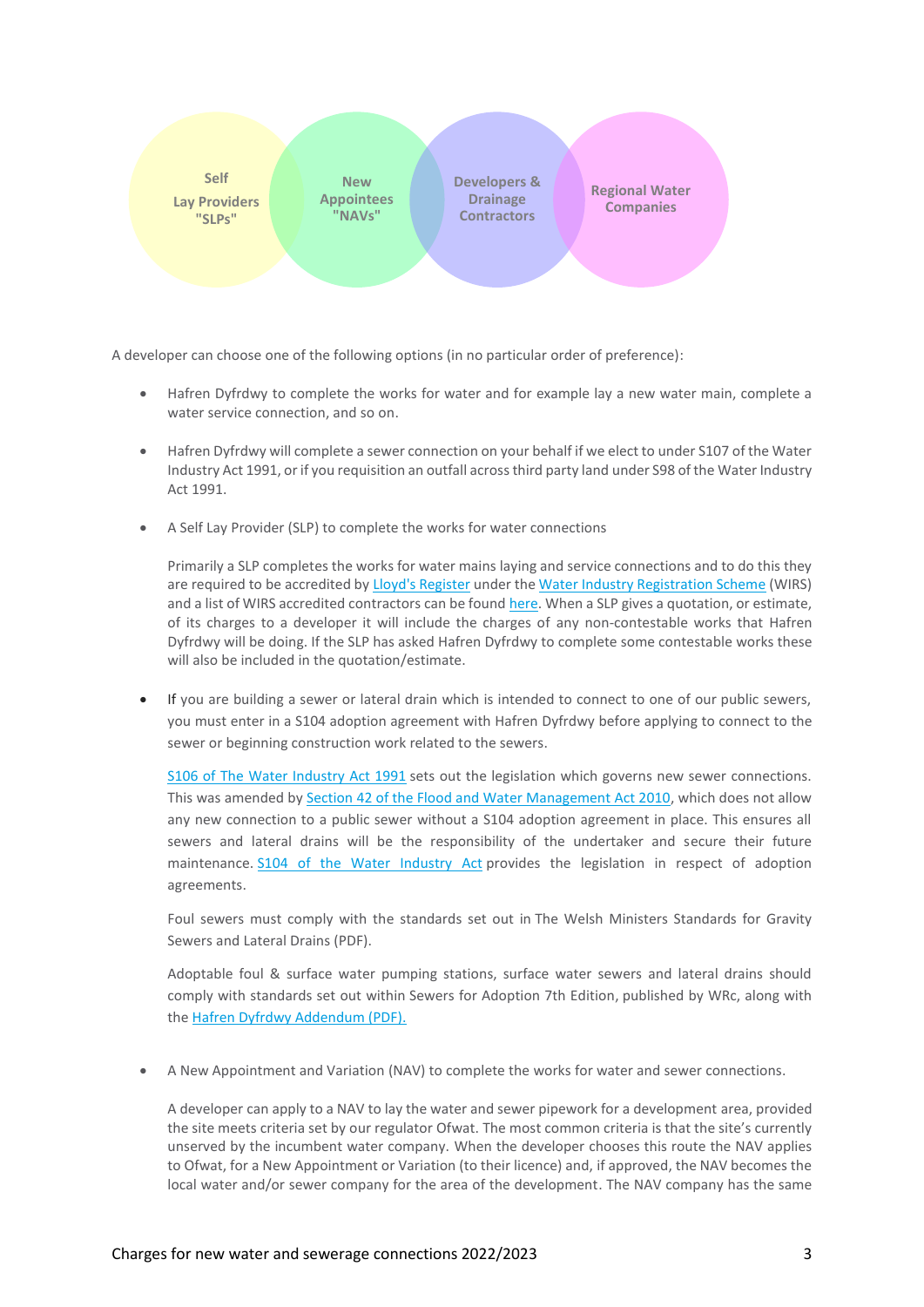duties and responsibilities as the previous statutory water company, including for the operation and maintenance of the assets, customer service and billing within the area of its appointment.

A NAV can apply directly, or on behalf of a developer, to Hafren Dyfrdwy for water and sewer connections. This will generally consist of connections from the site boundary to our existing network and is known as a "bulk supply" or "bulk discharge" arrangement for the water supply or waste connection respectively.

You can find our bulk water supply tariff for our NAVs in our [Wholesale Scheme of Charges.](https://www.hdcymru.co.uk/content/dam/hdcymru/my-account/our-charges/2022/hd-nhh-scheme-of-charges-22-23.pdf) 

**To find out more about NAVs - take a look a[t Ofwat's process](https://www.ofwat.gov.uk/wp-content/uploads/2015/12/navprocesslm.pdf) an[d Ofwat's website.](https://www.ofwat.gov.uk/regulated-companies/markets/nav-market/)**

## **Section 1 – The connections process**

#### **Who can apply**

It's the owner of the land, or someone who has significant interest in the land, who needs to apply for a new water and/or sewer connection. This may be an individual or a company.

We'll accept an application form from an agent or a consultant working for the applicant, but it's the applicant who is responsible for the content in the application form and must sign the declaration at the end of the form.

#### **How do I apply**

All of our new water and sewer connection [application forms](https://www.hdcymru.co.uk/building-and-developing/regulations-and-forms/application-forms-and-guidance/) are on our website. You can email it to us at [new.connections@hdcymru.co.uk](mailto:new.connections@hdcymru.co.uk) in a zip file or post it back to us including any supporting documents to:

Hafren Dyfrdwy Cyfyngedig PO Box 5311 Coventry CV3 9FL

Alternatively, please call the developer services team on 0330 678 1481 and they'll send you an application form in the post. Our opening times are 8.30am to 5pm Monday to Thursday and 8.30am to 4.30pm on Friday. However, these may be altered in relation to Covid-19.

As well as application forms we have a number o[f guidance notes](https://www.hdcymru.co.uk/building-and-developing/regulations-and-forms/application-forms-and-guidance/) which you may want to read before applying, or use as a reference throughout the new connection process.

#### **How to make a payment**

You can pay for any of our charges by credit/debit card, by BACS or by cheque.

#### **Credit/debit card**

We accept all major credit/debit cards and to pay by card simply call us on 0330 678 1481.

Please don't email your credit/debit card details to us.

#### **BACS**

You can make a BACS payment to our bank account using the details below:

| Bank:                               | <b>Barclays</b>                         |
|-------------------------------------|-----------------------------------------|
| Sort code:                          | $20 - 00 - 00$                          |
| <b>Account Number:</b>              | 33604071                                |
| UTR Number:                         | GB486985565                             |
| <b>Company Registration Number:</b> | 054 15325 13168                         |
| Reference:                          | <notification number=""></notification> |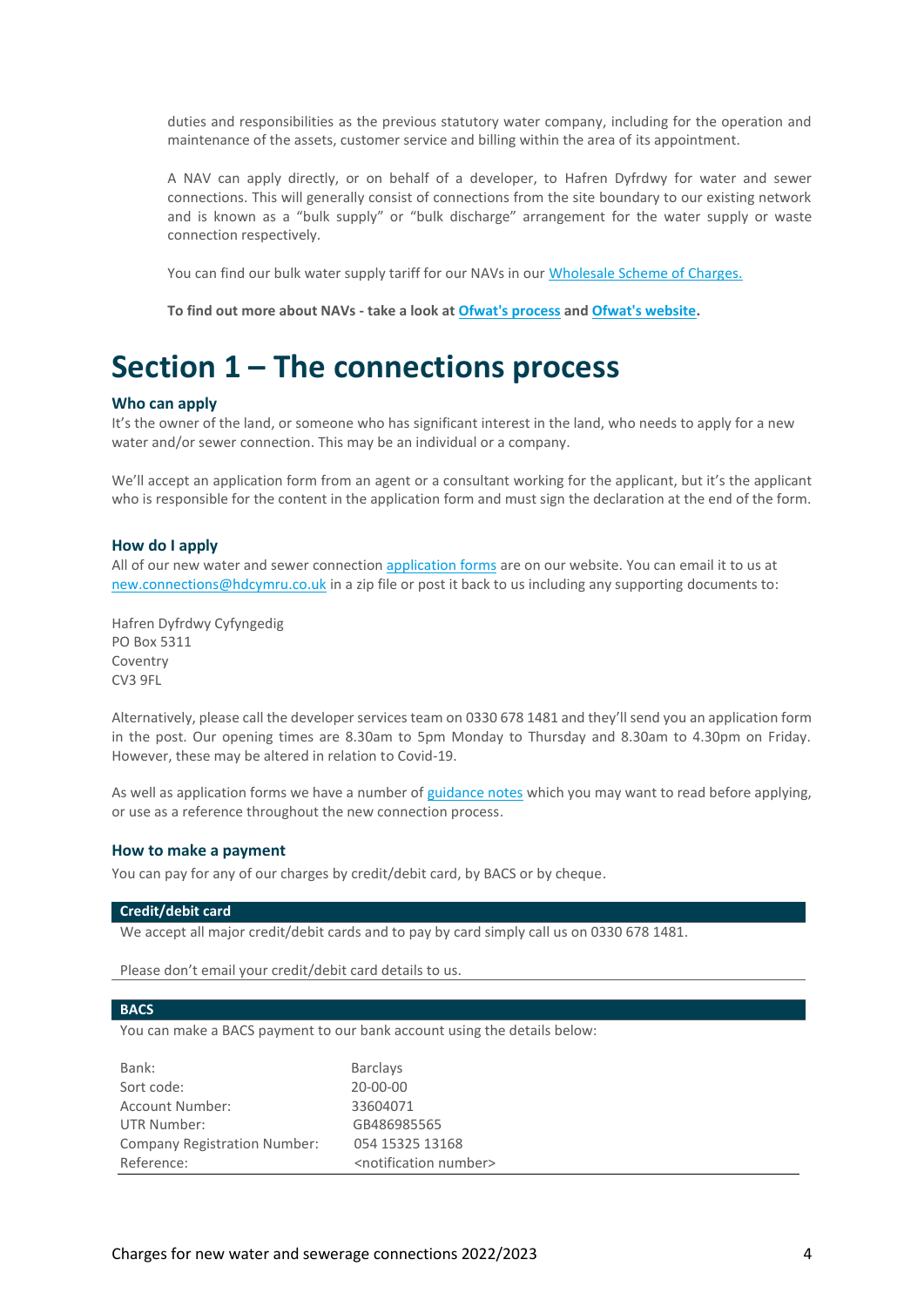The notification number is the reference number that we'll send you when we acknowledge receipt of your application form.

Note - if this isn't provided it may delay your application.

#### **Cheque**

Please make your cheque payable to Hafren Dyfrdwy Cyfyngedig and send it to us at:

Hafren Dyfrdwy Cyfyngedig PO Box 5311 Coventry CV3 9FL

#### **How we let you know we've received your application**

Once we've received your application form we'll acknowledge receipt and provide you with a reference number. Your application will then be assigned to a member of our team who'll be your point of contact during the quote process.

#### **Validity period of quotes**

All of our quotes, agreements and approval notices are valid for **six months** from the date of the covering letter.

If a quote hasn't been accepted by the applicant (i.e. the agreement signed and the quotation paid) within this six-month period, the quote will be cancelled. If the works are still required after this timeframe the applicant will need to send us a new application form and pay the appropriate application fee as per the published charging arrangement document that is valid at that point in time.

During the validity period of your quotation, if your requirements or design changes, we'll need to provide you with a new quote and new agreement. To receive this, you'll need to make the appropriate requote/redesign fee as per the published charging arrangement document that is valid at that point in time.

Please also note that by accepting and paying for your quotation you are agreeing to commencing/completing works (dependant on type of works) within six months, as set out in your terms and conditions.

#### **Plot connections**

Plot connections, associated infrastructure charges and any discounts will be estimated as a lump sum payment for ease of understanding in the overall quote. The costs are not payable however, until you a ready to call off the plots themselves. Please note any associated charges and or discounts will be subject to the charging year you are calling off said plots.

#### **Validity of quotations across charging years**

Our quotations are guaranteed for six months, regardless of whether the six-month period crosses over into a subsequent charge year. However, if there is a change required to the specification or design, or if the quote has expired, a new quotation will be required along with the payment of the appropriate fees as per the published charging arrangement document that is valid at that point in time.

Where there have been unforeseen circumstances and a reconciliation of the quote versus actual work undertaken is required, for example because the actual costs incurred by us are materially different to those originally quoted for, we would reconcile using charges from the charge year that was applicable at the time of the original quote acceptance (the individual charges are fixed but the total payable will change here), even when this activity takes place in the subsequent charge year. If the customer has overpaid, we will refund the difference, again based on the original quotation charge year rates.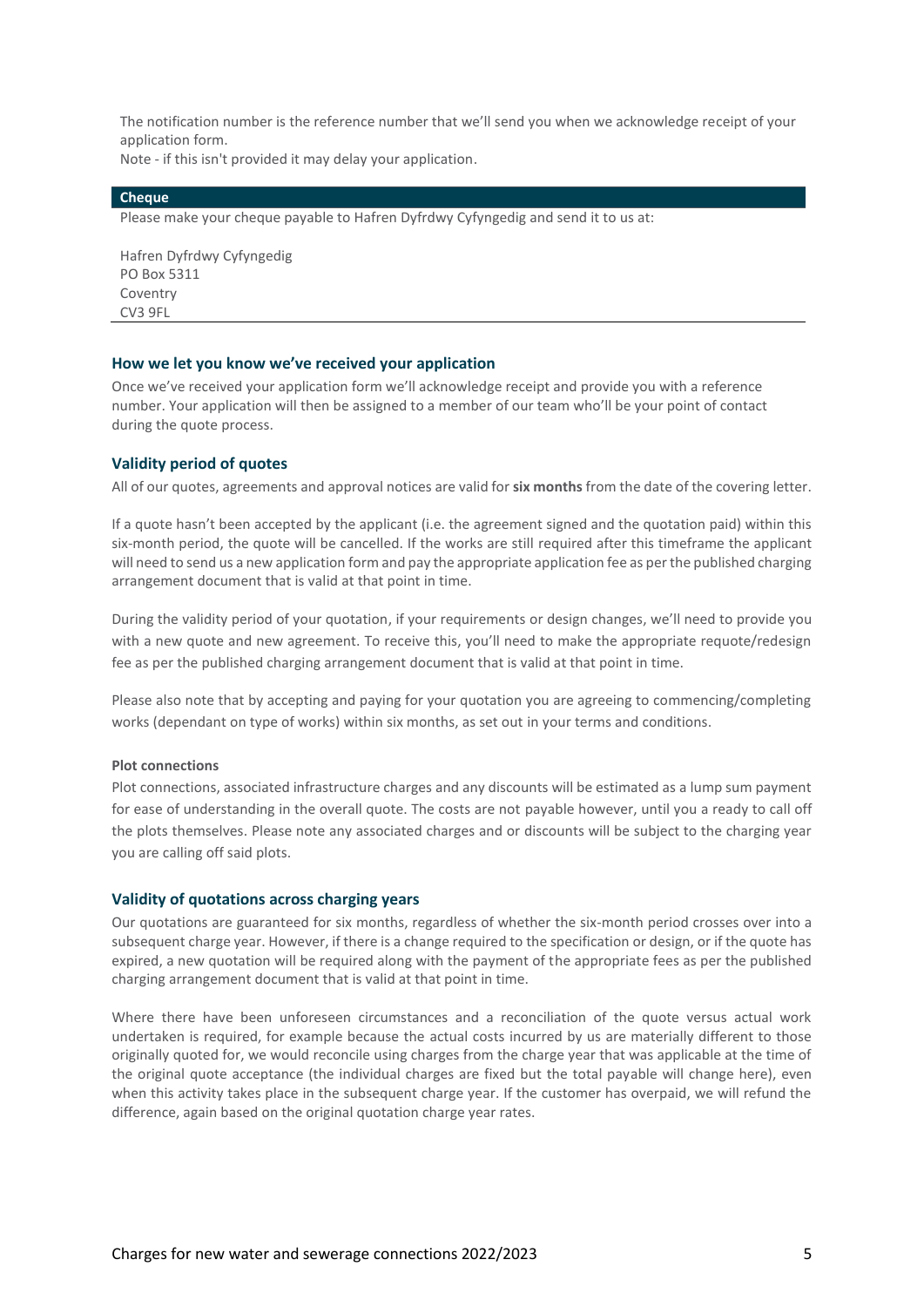All quotations are generated and charged based upon the date at which we receive a completed application that includes all of the required information along with the appropriate application fee. Therefore, if a completed application is dated 31 March 2021 the charges used to quote will be those published for the period 2020-2021.

# **Section 2 – Service connections charges**

## **Application fee**

When you've completed the relevant form please return it with the correct application fee (shown below) and supporting plans showing the property location (i.e. ordinance survey extract). Please note these are nonrefundable fees and include VAT at the rate shown for providing a quotation for new water service connections that must be paid at the time you submit your application.

| Water service connection - up to 3 connections                        | Charge        | <b>VAT</b> |
|-----------------------------------------------------------------------|---------------|------------|
| We'll send you a detailed breakdown of the charges, for a             |               |            |
| 25/32mm water service connection of up to three connections.          | £170.86       | 20%        |
| This includes those connections needed for a temporary supply, a      |               |            |
| supply for agricultural use and for the splitting of a shared supply. |               |            |
|                                                                       |               |            |
| Water service connection - additional connections                     | Charge        | <b>VAT</b> |
| Where more than three connections are required, this additional       |               |            |
| fee will be incurred. This fee is to provide a quote for up to three  | £107.70       | 20%        |
| additional connections required.                                      |               |            |
|                                                                       |               |            |
| Large diameter                                                        | <b>Charge</b> | <b>VAT</b> |
| <b>Water service connection</b>                                       |               |            |
| We'll send you a detailed breakdown of the charges for a 50mm+        | £331.74       | 20%        |
| water service connection.                                             |               |            |

We'll visit the site if required to assess your requirements including any potential traffic management costs, the impact this will have on our network and what's required to complete the connection. We'll send you a breakdown of the costs for making the connection.

#### **Water service connection – requote (revised quote for a revised specification)**

When there is a change to the specification of your development, that no longer mirrors the original agreement, we'll need to send you revised costs and an updated agreement. A requote charge will be applicable, as detailed below. This is a non-refundable charge and includes VAT at the rate shown.

Please note that if your application has simply expired, you'll need to reapply and pay a new application fee, in order to receive an updated agreement.

| Requote for a water service connection 25mm-32mm                                                 | Charge  | <b>VAT</b> |
|--------------------------------------------------------------------------------------------------|---------|------------|
| We'll send you updated charges for a 25/32mm water service<br>connection and a revised agreement | £50.79  | 20%        |
|                                                                                                  |         |            |
| Requote for a water service connection 50mm+                                                     | Charge  | <b>VAT</b> |
| We'll send you updated charges for a 50mm+ water service<br>connection and a revised agreement   | £140.06 | 20%        |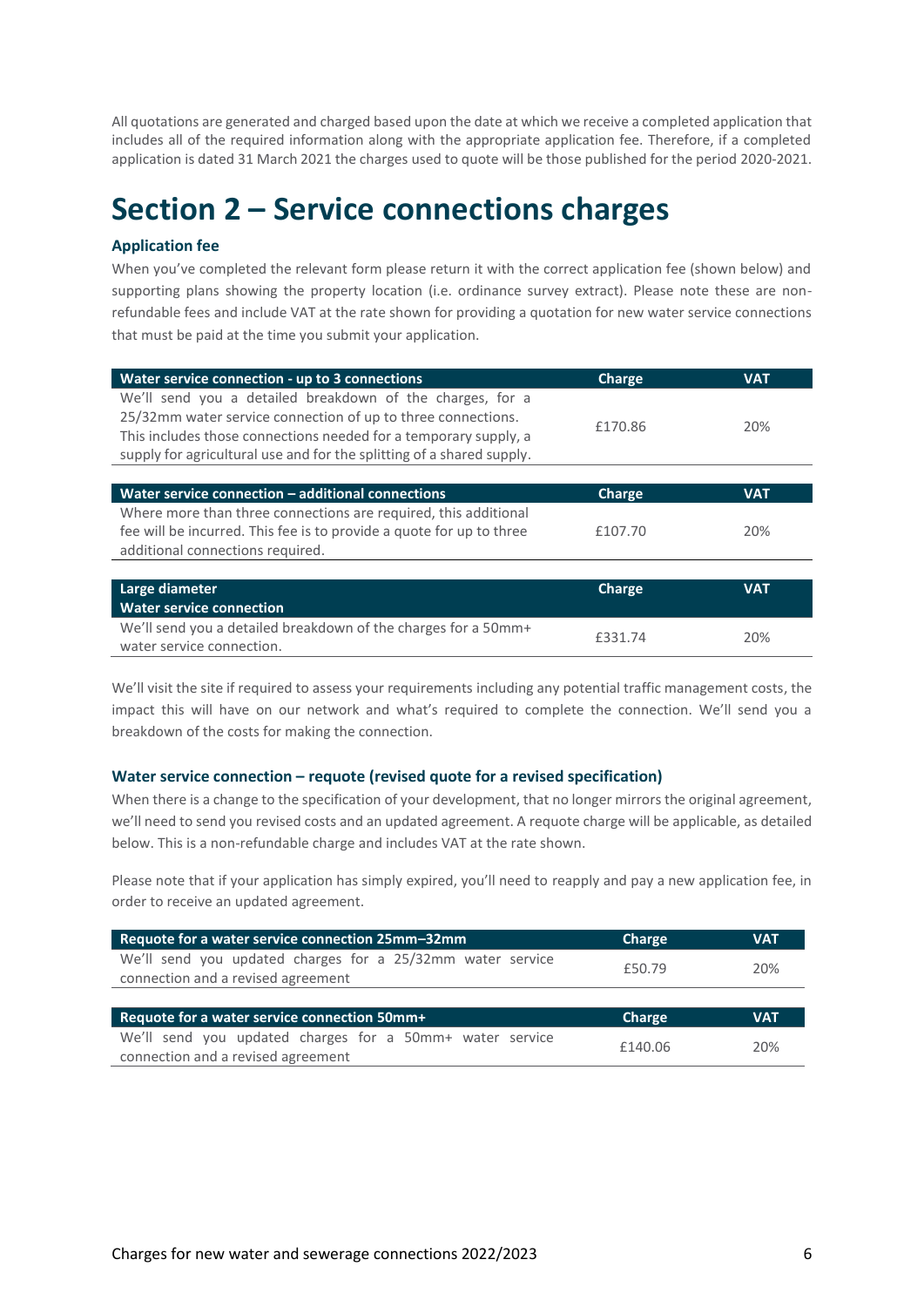### **The infrastructure charge**

The Water Industry Act (1991) allows water companies to recover costs from its developers for providing or improving its infrastructure in relation to new connections to its water and sewer network.

There are two infrastructure charges – one for water services and one for sewerage services. Both the water and sewerage infrastructure charge pays for all non-site specific network reinforcement work needed as a result of a new development and new connections to our existing water and sewer network and will include works, amongst others, to provide or alter existing water mains, service reservoirs, sewers and pumping stations.

Any network reinforcement work needed as a direct result of new domestic development is included in the infrastructure charges, but water for industrial use will be identified in the requisition quotation (along with any programme impact).

In certain situations, when we provide the water supply but not the waste water services we are required to recover infrastructure charges on behalf of other statutory undertakers. In these circumstances we would ask that you please refer to the relevant undertaker's website for infrastructure charges detail.

Therefore, alongside the cost of connection the following charges will also need to be paid:

| Infrastructure charges         | <b>Charge</b> | Unit         | <b>VAT</b> |
|--------------------------------|---------------|--------------|------------|
| Water infrastructure charge    | £411.28       | Per property | 0%         |
| Sewerage infrastructure charge | £411.28       | Per property | 0%         |

There is no value added tax (VAT) payable on an infrastructure charge.

#### **Water for construction**

If you're building new properties on a development site you'll often need water for construction, e.g. to mix concrete, plaster, washing down, etc. Unless you have a temporary metered supply (i.e. a hired standpipe) or are utilising an existing metered supply, we'll charge you a fixed charge for water for construction. Value Added Tax (VAT) is payable.

You'll be charged for **water for construction per property** when:

- 1. The water service connection is a 25mm-32mm for any newly built household property.
- 2. The water service connection is a large diameter connection for a newly built household property.
- 3. The water service connection is on any non-household property with a 25mm+ connection.

| <b>Water for construction</b>                                                                         | Charge  | Unit                    | <b>VAT</b> |
|-------------------------------------------------------------------------------------------------------|---------|-------------------------|------------|
| Household property and non-household property with a<br>25mm-32mm connection.                         | £90.73  | Per property            | 20%        |
| Non-household property with a 25mm+ connection.<br>This represents m3 of construction not m3 storage. | £1.3170 | Per unit of<br>property | 20%        |

#### **Meters**

Part of the new water service connection work includes the installation of a meter - either externally into a boundary box, or internally in a block of flats - and the collection of the meter details, often called the commissioning of the meter, so the billing account for the property can be set up.

The installation and commissioning of the meter is a contestable activity and can be completed by any provider. For a service connection and meter fit that is not being completed by Hafren Dyfrdwy there is a charge for delivering meters to the development site. For a meter delivery there is a 50 meter limit on the number of meters delivered to site. If a meter is misplaced once we've delivered it to site you can request a new one, but you'll be charged for the lost meter and the additional meter delivery(s).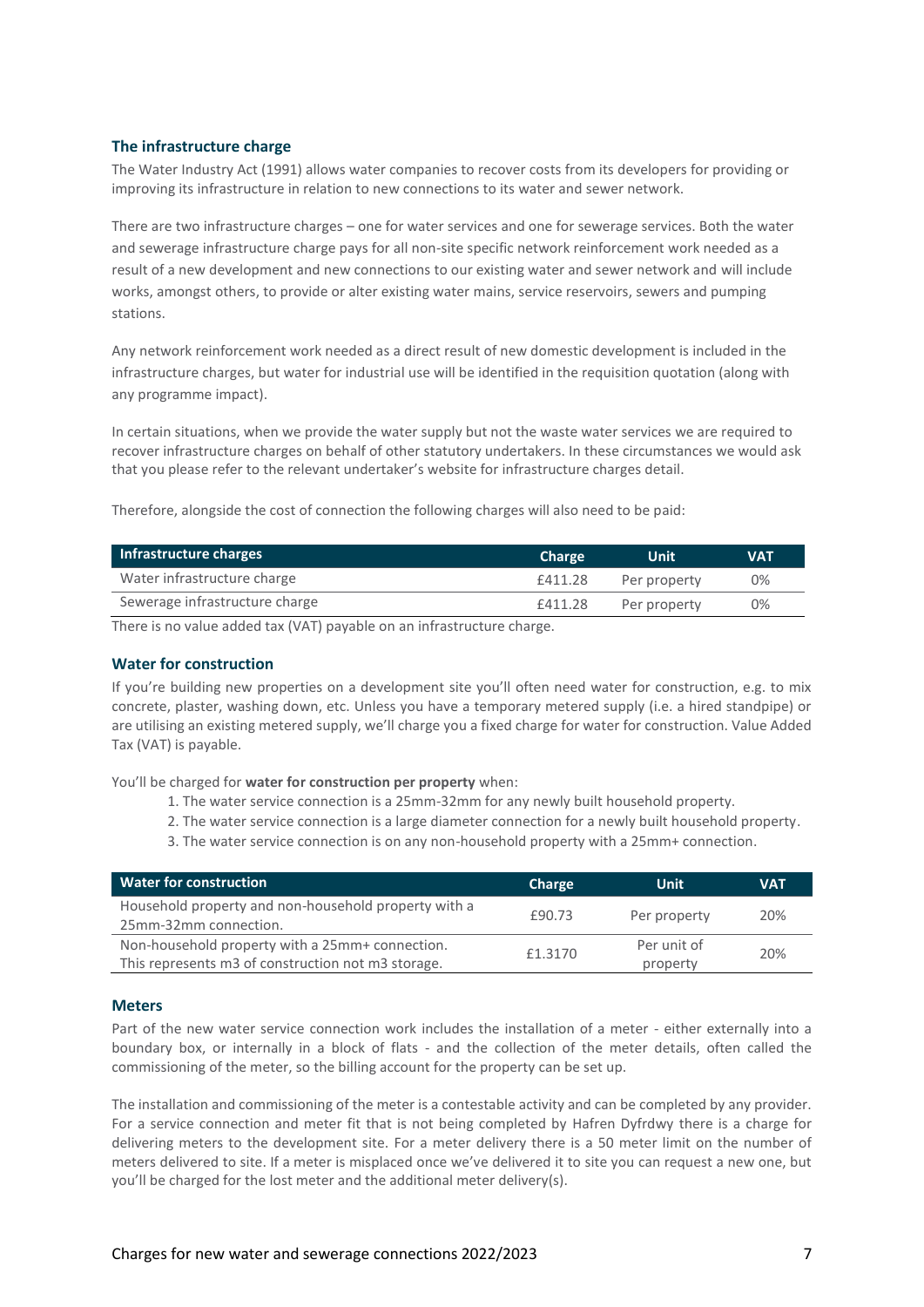The setting up of the billing account is a non-contestable activity and therefore can only be completed by Hafren Dyfrdwy.

The charges below are for the installation and commissioning of a meter as part of a standard single water service connection. When installing and commissioning meters alongside the connection activity for a single connection there is no extra cost.

| Meter type                                                        | Charge | Unit      |
|-------------------------------------------------------------------|--------|-----------|
| Install and commission an external 15mm meter in the Boundary Box | £0.00  | Per meter |
| at the point of connection                                        |        |           |
| Install and commission an external 22mm meter in the Boundary Box |        |           |
| at the point of connection                                        | £0.00  | Per meter |

The meter charges below cover the circumstances when the meter activity is completed as a standalone activity (i.e. not alongside single connection activity). Carrying out these activities in a standalone fashion does incur additional cost.

| Meter type                                                        | <b>Charge</b> | <b>Unit</b>  |
|-------------------------------------------------------------------|---------------|--------------|
| Install and commission an external 15mm meter in the Boundary Box | £28.23        | Per meter    |
| Install and commission an external 22mm meter in the Boundary Box | £36.29        | Per meter    |
| Install and commission a 15mm or 22mm radio read meter            | £37.83        | Per meter    |
| To check the installation and commission of a meter               | £37.83        | Per meter    |
| Provide and install a Pulse Meter Unit <40mm                      | £54.73        | Per meter    |
| Provide and install a Pulse Meter Unit >40mm                      | £184.84       | Per meter    |
| Meter delivery - 50 meter limit for delivery                      | £59.32        | Per delivery |
| (in addition to the install and commission charges above)         |               |              |

#### **Mandatory domestic sprinkler systems**

A charge will not be levied for water used for firefighting purposes.

Hafren Dyfrdwy does not have any involvement in the design and installation of fire suppression systems.

# **Section 3 – Development enquiry**

#### **Requesting a copy of our water and sewer network plans**

If you need to know where the Hafren Dyfrdwy water and/or sewer network is located around your proposed development site, you can obtain a clean water and waste water map directly from [www.digdat.co.uk.](http://www.digdat.co.uk/)

Access for individuals undertaking statutory work is free. You may be required to provide documentary evidence that your access is covered under statutory terms. If you are unsure, please contact the digdat service team for further guidance on 0800 085 8060.

**Note**: all details must be checked and not assumed to be correct.

The following charges are non-refundable and include VAT at the rate shown:

| Water or sewer map                                        | <b>Charge</b> | VAT |  |
|-----------------------------------------------------------|---------------|-----|--|
| We'll send you a map of the Hafren Dyfrdwy water or sewer | £24.00        | 20% |  |
| network within the area you request - size A4 or A3       |               |     |  |
| We'll send you a map of the Hafren Dyfrdwy water or sewer | f25.00        | 20% |  |
| network within the area you request $-$ size A2           |               |     |  |
| We'll send you a map of the Hafren Dyfrdwy water or sewer | £30.00        | 20% |  |
| network within the area you request - size A1             |               |     |  |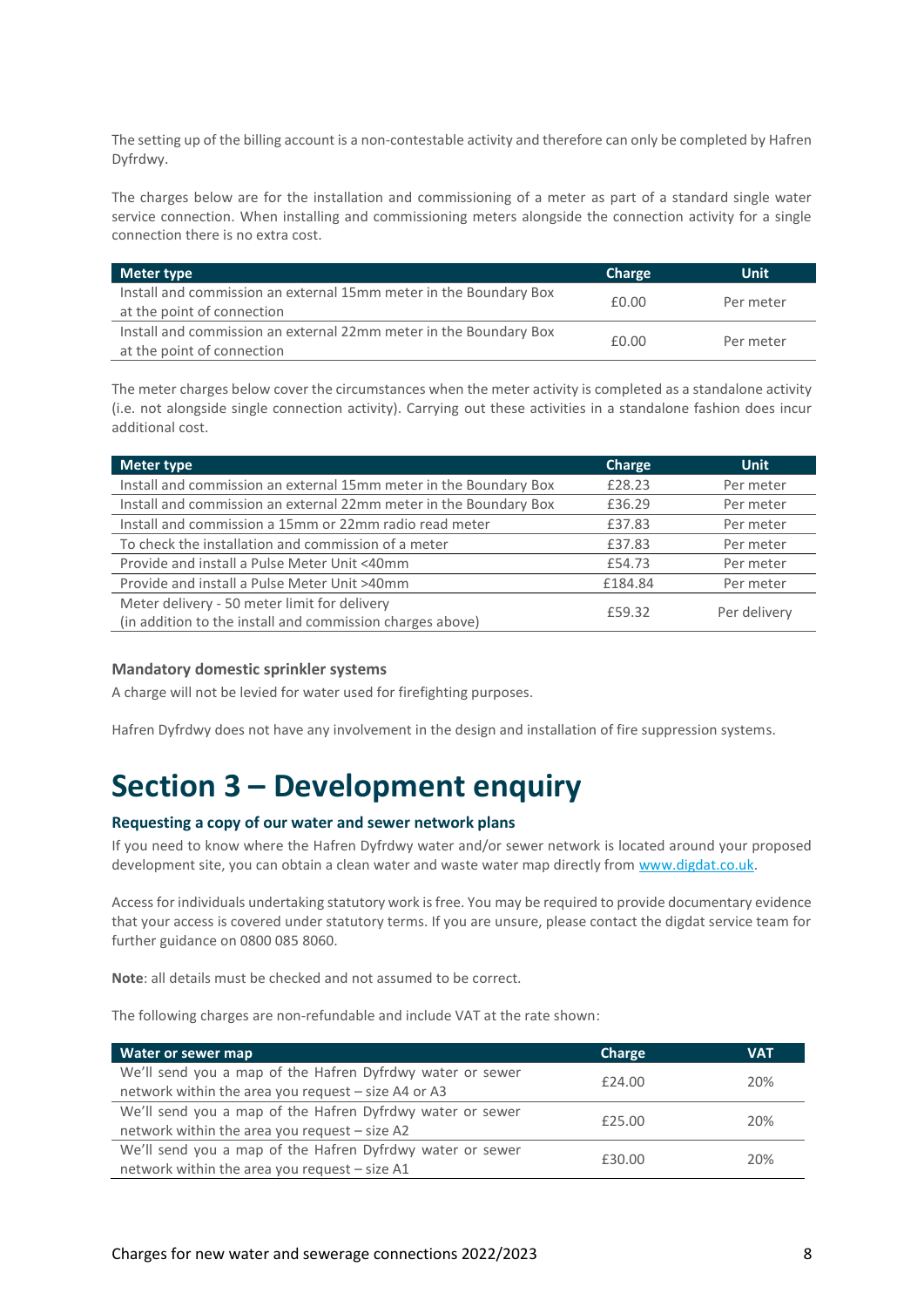| We'll send you a map of the Hafren Dyfrdwy water or sewer<br>network within the area you request - size A0        | £45.00 | 20% |
|-------------------------------------------------------------------------------------------------------------------|--------|-----|
|                                                                                                                   |        |     |
| Water and sewer map                                                                                               |        |     |
| We'll send you a map of the Hafren Dyfrdwy water and sewer<br>network within the area you request - size A4 or A3 | £30.00 | 20% |
| We'll send you a map of the Hafren Dyfrdwy water and sewer<br>network within the area you request - size A2       | £40.00 | 20% |
| We'll send you a map of the Hafren Dyfrdwy water and sewer<br>network within the area you request - size A1       | £50.00 | 20% |
| We'll send you a map of the Hafren Dyfrdwy water and sewer<br>network within the area you request - size A0       | £80.00 | 20% |

## **Pre-planning enquiry**

A pre-planning enquiry is used to find out if our existing network can supply your proposed development with water and take away your proposed sewerage flows. It'll also confirm if your development will affect existing Hafren Dyfrdwy assets.

An enquiry is normally for larger development sites prior to full planning permission being granted or for large commercial properties that will have a high water usage.

These charges are non-refundable and include VAT at the rate shown.

| Development enquiry water                                           | Charge  | <b>VAT</b> |
|---------------------------------------------------------------------|---------|------------|
| We'll let you know if our network is able to supply your proposed   | £185.22 | 20%        |
| development site with water                                         |         |            |
| Development enquiry waste                                           |         |            |
| We'll let you know if our network is able to receive the flows from | £178.49 | 20%        |
| your proposed development site                                      |         |            |
|                                                                     |         |            |
| Development enquiry water & waste                                   | Charge  | <b>VAT</b> |
| We'll let you know if our network is able to supply your proposed   |         |            |
| development site with water and our network is able to receive      | £326.71 | 20%        |
| the flows from your proposed development site                       |         |            |

# **Section 4 – New water mains installed by Hafren Dyfrdwy**

## **Application fee**

The charges below relate to the installation of a new water main by Hafren Dyfrdwy.

When you've completed the relevant application form, please provide it to us along with the application charge shown in the table below along with any supporting information.

These charges are non-refundable and where applicable include VAT at the rate shown in the tables below.

| New water main - requisition                                      | Charge    | VAT |
|-------------------------------------------------------------------|-----------|-----|
| We'll send you a detailed breakdown of the charges for your       |           |     |
| chosen lay option. If you haven't yet decided we'll send you the  | £1.781.92 | 20% |
| charges for all options allowing you to make an informed decision |           |     |
| on how you want to proceed                                        |           |     |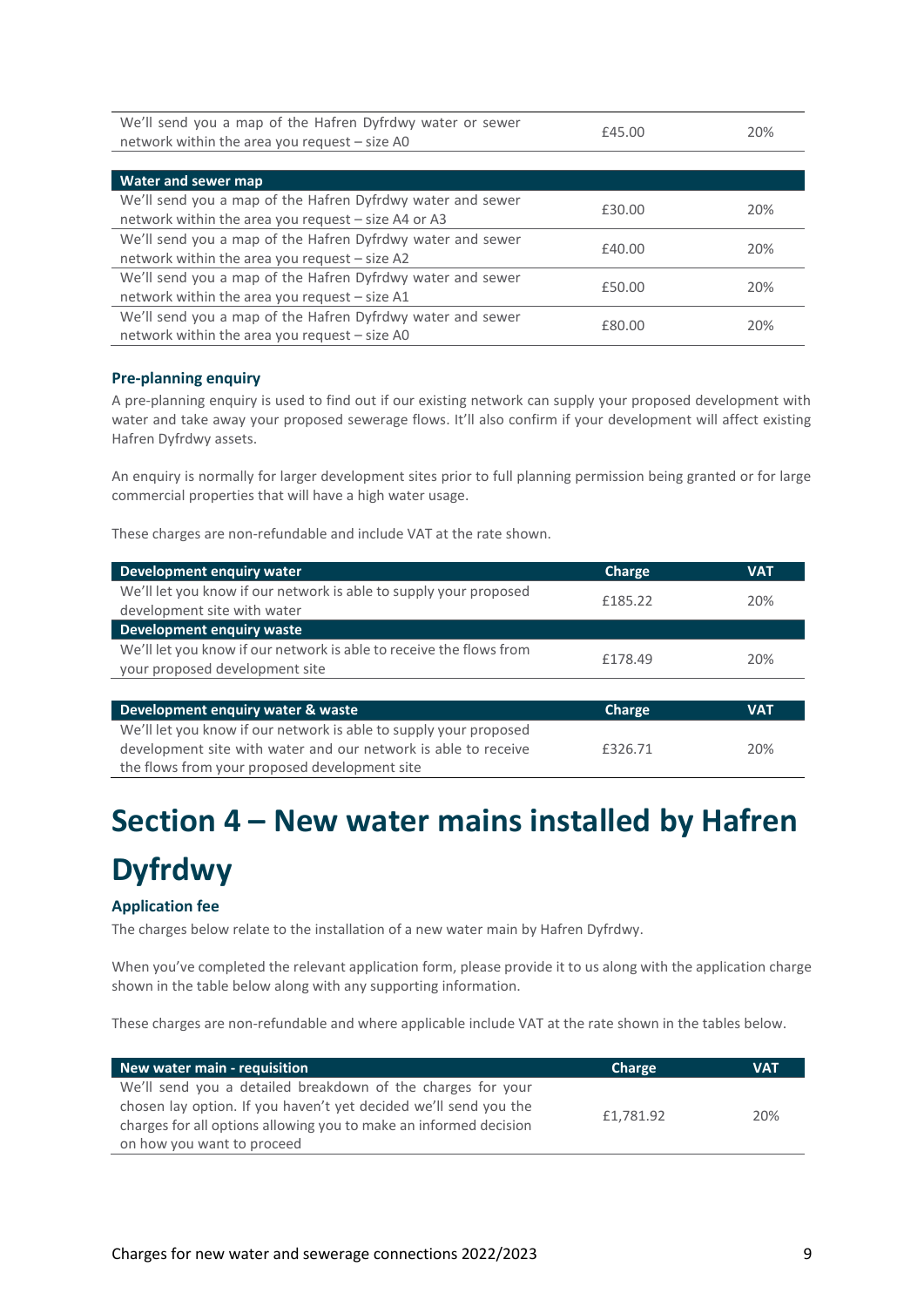### **Water mains – refresh of existing quote (same design)**

When a quote has expired but there's been no change to the design or layout, you'll need make a requote payment, based on the applicable published charge at that point in time, and we'll send you up to date costs and an amended agreement. The refresh charge is non-refundable and includes VAT at the rate shown.

| Refresh quote for a water main                                                                              | Charge  | <b>Unit</b>        | VAT        |
|-------------------------------------------------------------------------------------------------------------|---------|--------------------|------------|
| We'll send you updated charges and an amended<br>agreement based on the revalidation on the original design | £613.38 | Per<br>application | 20%        |
|                                                                                                             |         |                    |            |
|                                                                                                             |         |                    |            |
| Refresh quote for a water service connection onto a new<br>main                                             | Charge  | <b>Unit</b>        | <b>VAT</b> |

### **Water mains – redesign of development (revised quote for a revised design)**

Where you've changed the water main design layout, that no longer mirrors the original agreement, we'll need to review the revised design, provide an updated quote and send you an updated agreement. A redesign charge will be applicable as detailed below. This is a non-refundable charge and includes VAT at the rate shown.

| <b>Redesign charge</b>                            | <b>Charge</b> | Unit         | <b>VAT</b> |
|---------------------------------------------------|---------------|--------------|------------|
| We'll send you updated charges and an amended     | £721.03       | Per redesign | 20%        |
| agreement based on the changes made to the design |               |              |            |

# **Section 5 – New water mains not installed by Hafren Dyfrdwy (self lay)**

The charges below relate to the installation of a new water main by a self lay provider.

When you've completed the relevant application form please return it with the application fee shown in the table below and include the necessary supporting information.

These charges are non-refundable and where applicable include VAT at the rate shown in the tables below

| Point of connection enguiry - water                               | <b>Charge</b> | <b>VAT</b> |
|-------------------------------------------------------------------|---------------|------------|
| We'll let you know if our network is able to supply your proposed | £185.22       | 20%        |
| development site with water                                       |               |            |

#### **Application charges**

When you've completed the relevant application form, please send it to us with the application charge shown in the table below and include the necessary supporting information.

These charges are non-refundable and where applicable include VAT at the rate shown in the tables below.

| Self Lay services only                                              | <b>Charge</b> | VAT |
|---------------------------------------------------------------------|---------------|-----|
| We'll send you a detailed breakdown of the charges, including those |               |     |
| for both contestable and non-contestable works, the income offset   | £118.09       | 20% |
| value, and any other associated charges.                            |               |     |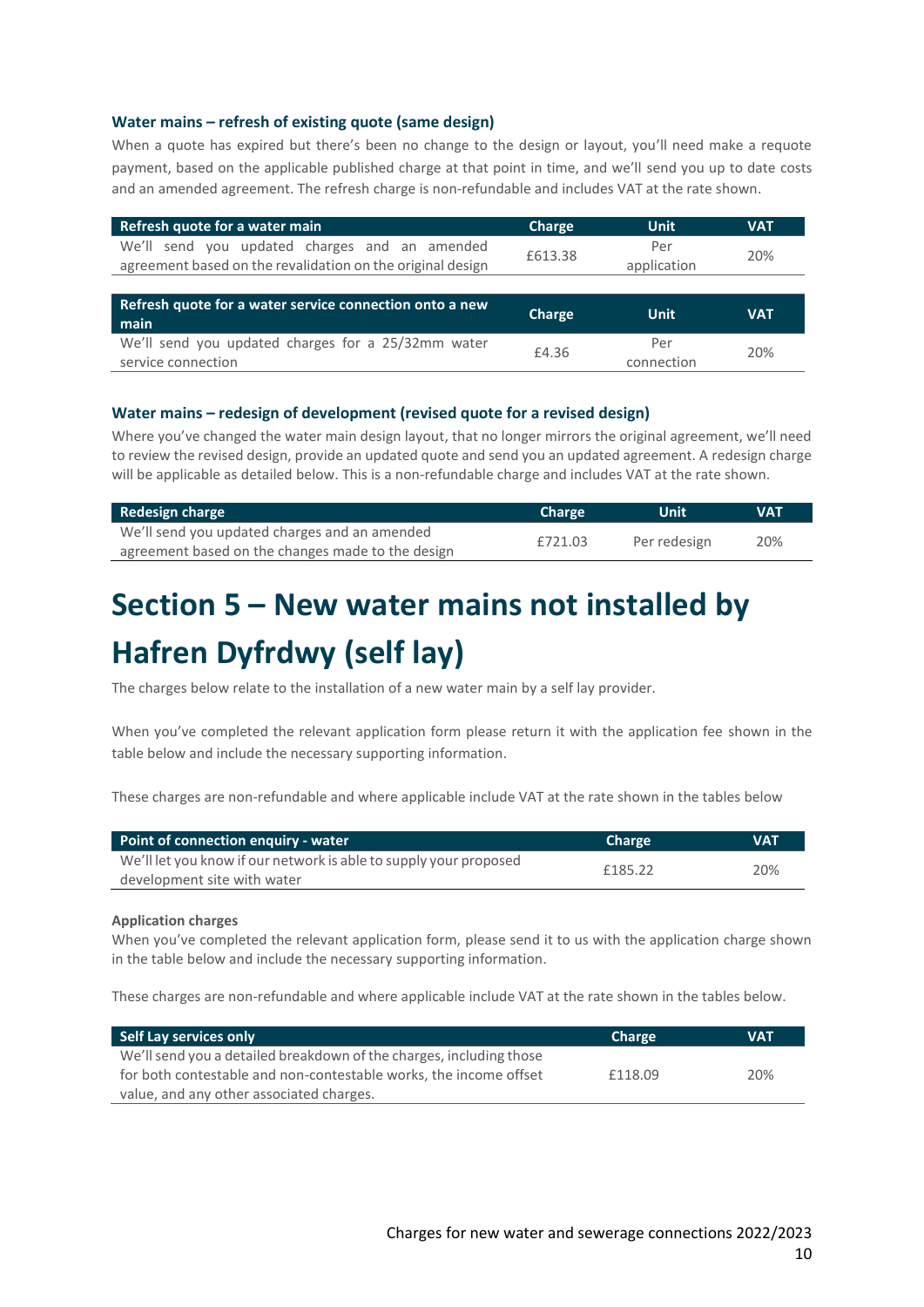| New water main - Self Lay                                           | Charge    | <b>VAT</b> |
|---------------------------------------------------------------------|-----------|------------|
| <b>Hafren Dyfrdwy design</b>                                        |           |            |
| We'll send you a detailed breakdown of the charges, including those | £1,781.92 | 20%        |
| for both contestable and non-contestable works, the income offset   |           |            |
| value, and a copy of the approved design we have created            |           |            |
| Self Lay design (approval)                                          |           |            |
| We'll send you a detailed breakdown of the charges, including those | £250.00   | $0\%$      |
| for both contestable and non-contestable works, the income offset   |           |            |
| value, and a copy of your design that we have vetted and approved.  |           |            |

### **Refresh of existing quote (same design)**

When a quote has expired but there's been no change to the design layout, you'll need to make a requote payment, based on the applicable published charge at that point in time, and we'll send you up to date costs and an amended agreement. The refresh charge is non-refundable and includes VAT at the rate shown.

| Self Lay refresh quote for a ST designed water main                                                            | Charge  | <b>Unit</b>        | VAT |
|----------------------------------------------------------------------------------------------------------------|---------|--------------------|-----|
| send you updated charges and an amended<br>We'll<br>agreement based on the revalidation of the original design | £613.38 | Per<br>application | 20% |
|                                                                                                                |         |                    |     |
| Self Lay refresh quote for a SL design approval                                                                | Charge  | <b>Unit</b>        | VAT |

#### **Redesign of development (revised quote for a revised design)**

Where you've changed the water main design layout, that no longer mirrors the original agreement, we'll need to review the revised design, provide an updated quote and send you an updated agreement. A redesign charge will be applicable as detailed below. This is a non-refundable charge and includes VAT at the rate shown.

| Redesign for a Self Lay water main                | <b>Charge</b> | <b>Uniti</b> | <b>VAT</b> |
|---------------------------------------------------|---------------|--------------|------------|
| We'll send you updated charges and an amended     | £721.03       | Per          | 20%        |
| agreement based on the changes made to the design |               | application  |            |

#### **Charges relating to Self Lay service connections**

Where you've chosen to use an accredited Self Lay Provider to complete your service connection we'll look to apply an administration charge as detailed below, which is net of VAT. The administration charge applicable when bulk meter deliveries are used reflects the reduced administrative demand on Hafren Dyfrdwy developer services.

| <b>Administration charge</b>                                              | Charge  | <b>Unit</b>    | <b>VAT</b> |
|---------------------------------------------------------------------------|---------|----------------|------------|
| Administration charge including meter delivery                            | £110.04 | Per connection | 20%        |
| Administration charge excluding bulk meter delivery                       | Charge  | <b>Unit</b>    | <b>VAT</b> |
| Administration charge payable if bulk meter delivery has been<br>selected | £49.47  | Per connection | 20%        |
|                                                                           |         |                |            |
| <b>Agreement charge</b>                                                   | Charge  | <b>Unit</b>    | <b>VAT</b> |
| Supply of revised Agreement                                               | £193.31 | Per agreement  | 0%         |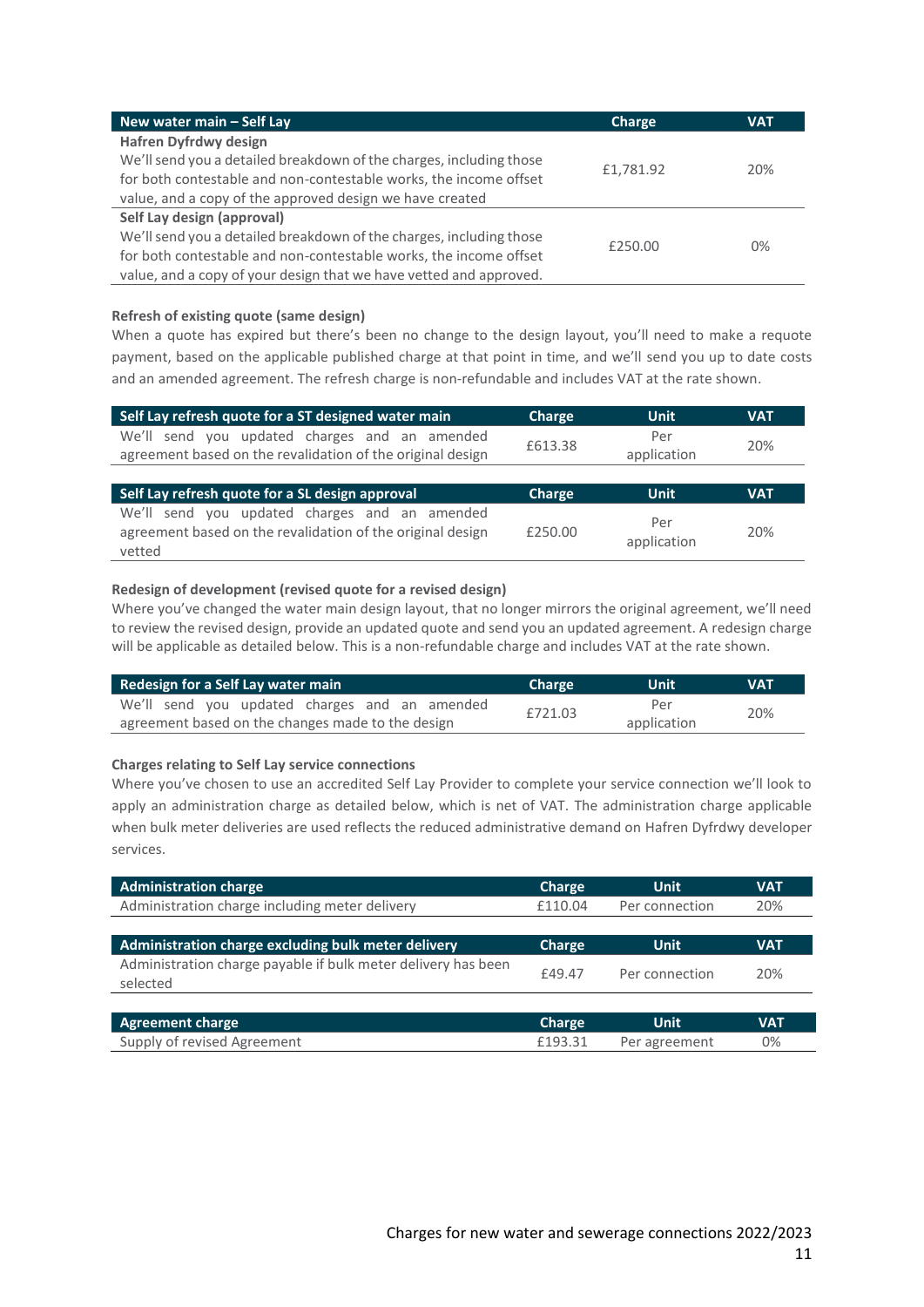# **Section 6 – New water mains not installed by Hafren Dyfrdwy (NAV)**

If you're a NAV company seeking to become the appointee for a site that's currently in our area, you'll need some information from us as the incumbent water and/or waste water company to support your application to Ofwat. This may include confirmation of whether we serve properties within the site, setting up a bulk agreement and providing a bulk connection for water and/or wastewater. The application fees and charges are aligned to the equivalent services provided to other customers.

For NAV related queries, including details of how to apply for the services below, please email NAVenquiries@hdcymru.co.uk

### **Requesting a copy of our water and sewer network plans**

If you need to know where the Hafren Dyfrdwy water and/or sewer network is located around your proposed development site, you can obtain a clean water and waste water map directly from [www.digdat.co.uk.](http://www.digdat.co.uk/)

Access for individuals undertaking statutory work is free. You may be required to provide documentary evidence that your access is covered under statutory terms. If you are unsure, please contact the digdat service team for further guidance on 0800 085 8060.

**Note**: all details must be checked and not assumed to be correct.

The following charges are non-refundable and include VAT at the rate shown:

| Water or sewer map                                        | <b>Charge</b> | <b>VAT</b> |  |
|-----------------------------------------------------------|---------------|------------|--|
| We'll send you a map of the Hafren Dyfrdwy water or sewer | £24.00        | 20%        |  |
| network within the area you request - size A4 or A3       |               |            |  |
| We'll send you a map of the Hafren Dyfrdwy water or sewer | £25.00        | 20%        |  |
| network within the area you request - size A2             |               |            |  |
| We'll send you a map of the Hafren Dyfrdwy water or sewer |               |            |  |
| network within the area you request - size A1             | £30.00        | 20%        |  |
| We'll send you a map of the Hafren Dyfrdwy water or sewer |               |            |  |
| network within the area you request - size A0             | £45.00        | 20%        |  |

| Water and sewer map                                        |        |     |
|------------------------------------------------------------|--------|-----|
| We'll send you a map of the Hafren Dyfrdwy water and sewer | £30.00 | 20% |
| network within the area you request - size A4 or A3        |        |     |
| We'll send you a map of the Hafren Dyfrdwy water and sewer | £40.00 | 20% |
| network within the area you request - size A2              |        |     |
| We'll send you a map of the Hafren Dyfrdwy water and sewer | £50.00 | 20% |
| network within the area you request - size A1              |        |     |
| We'll send you a map of the Hafren Dyfrdwy water and sewer | £80.00 | 20% |
| network within the area you request - size A0              |        |     |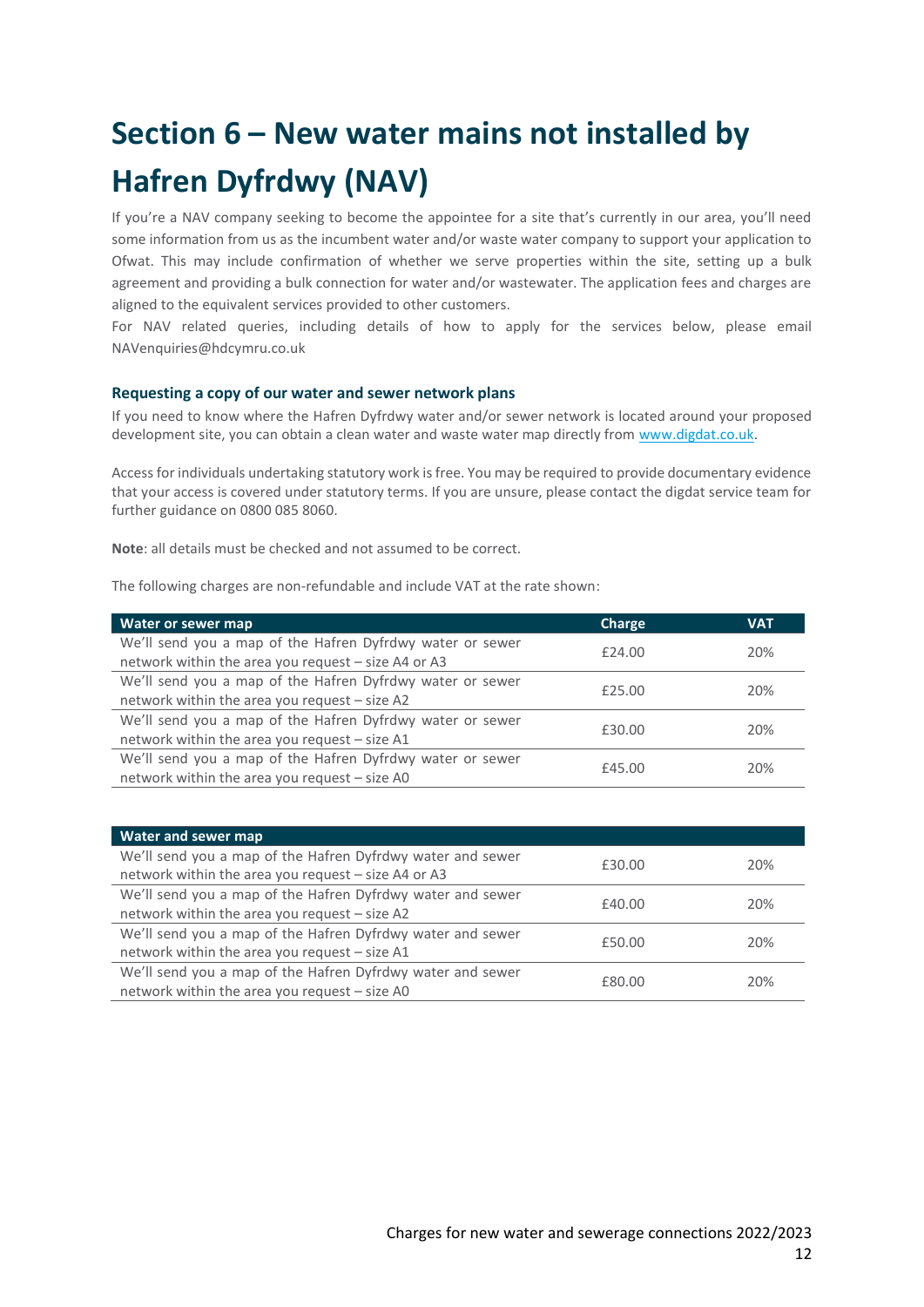### **Site served assessment**

To support your application to Ofwat under the 'unserved' criteria you will need to understand whether your proposed NAV site is currently served or unserved. If you send us an enquiry, we will check our records and confirm the status.

Please do send us a plan showing the NAV site boundary on an OS background, stating the services requiring assessment (i.e. water, wastewater, surface water). On brownfield development sites, if there are existing premises within the NAV boundary, please provide any available details of the properties and disconnection plans. Please send all enquiries to NAVenquiries@hdcymru.co.uk

| Site served assessment                                          | <b>Charge</b> |
|-----------------------------------------------------------------|---------------|
| We will send you a letter confirming whether the site is served | £0.00         |

### **Pre-development/Pre-planning enquiry**

These charges are non-refundable and include VAT at the rate shown.

| Point of connection enquiry - water                                 | <b>Charge</b> | <b>VAT</b> |
|---------------------------------------------------------------------|---------------|------------|
| We'll let you know if our network is able to supply your proposed   | £185.22       | 20%        |
| development site with water                                         |               |            |
|                                                                     |               |            |
| Point of discharge enquiry - waste                                  |               |            |
| We'll let you know if our network is able to receive the flows from | £178.49       | 20%        |
| your proposed development site                                      |               |            |
|                                                                     |               |            |
| Point of connection enquiry - water & waste                         | <b>Charge</b> | <b>VAT</b> |
| We'll let you know if our network is able to supply your proposed   |               |            |
| development site with water and our network is able to receive      | £326.71       | 20%        |
| the flows from your proposed development site                       |               |            |

#### **Bulk agreements**

If we're providing bulk water and/or wastewater connections to supply your site, we'll need to enter into a bulk supply and/or bulk discharge agreement. You can send us a request and we will complete and issue a bulk agreement.

You can request a bulk agreement by emailing us at NAVenquiries@hdcymru.co.uk

| <b>Bulk agreements</b>                      | <b>Charge</b> |
|---------------------------------------------|---------------|
| We'll prepare and send you a bulk agreement | £0.00         |

#### **Bulk water connection – mains application**

When you're ready for your bulk connection you'll need to make a separate mains requisition application to obtain an offer letter containing a design and quotation for the offsite work required to provide the bulk connection to your boundary. When you've completed the application form, please send it to us along with the application charge shown in the table below accompanied with any supporting information.

These charges are non-refundable and where applicable include VAT at the rate shown in the tables below.

| New water main – requisition / bulk water connection                                                                      | <b>Charge</b> | <b>VAT</b> |
|---------------------------------------------------------------------------------------------------------------------------|---------------|------------|
| We'll send you a design and quotation for the offsite works<br>necessary to bring a bulk connection to your site boundary | £785.34       | 20%        |
|                                                                                                                           |               |            |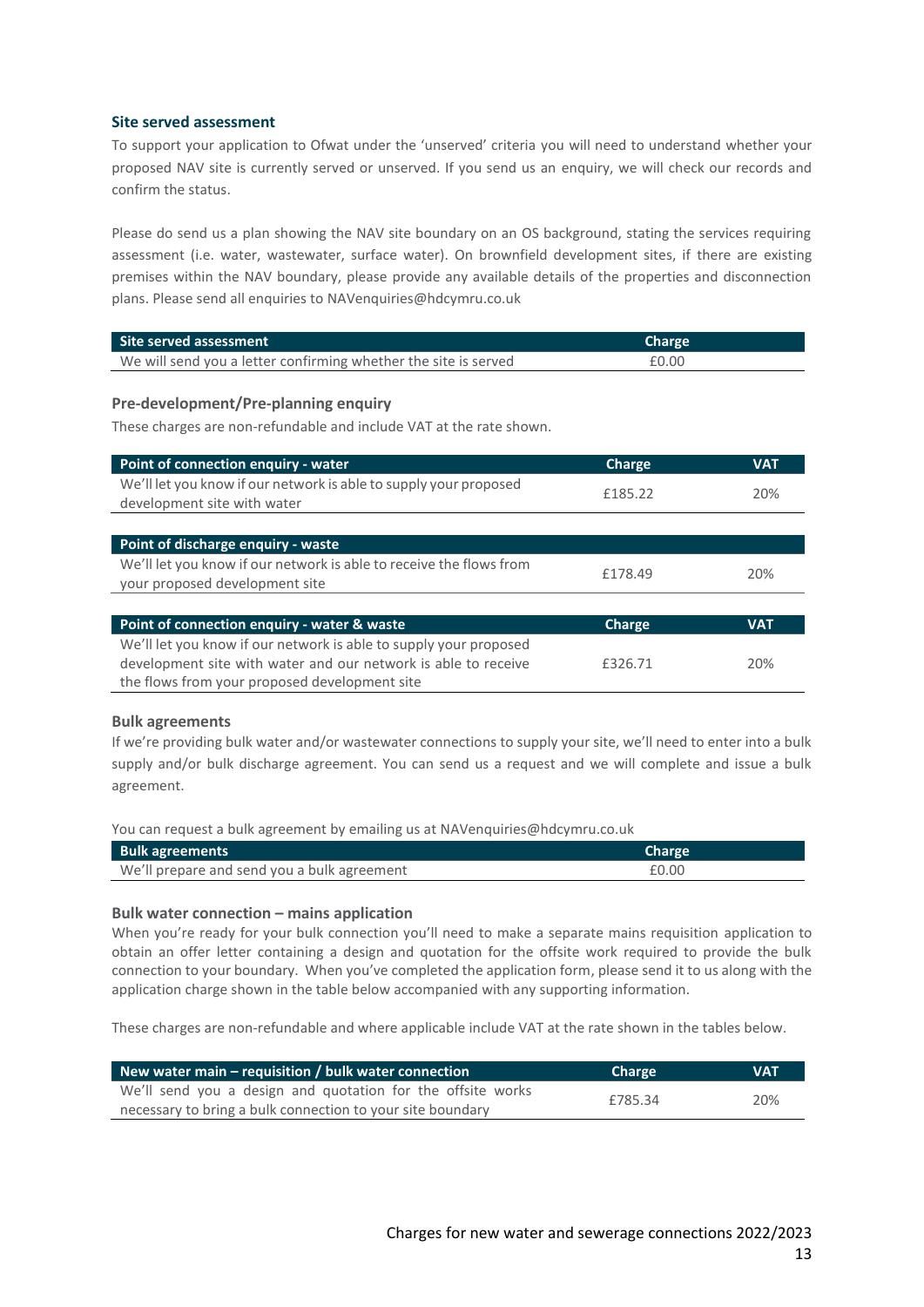### **Bulk discharge – sewer connection applications**

Our response to your initial NAV enquiry will identify a suitable point of discharge for your site. When you are ready to make your bulk sewer connection to our network, you'll need to apply for approval to connect using the S106 sewer connection application process. When you've completed the application form, please send it to us along with the application charge shown in the table below accompanied with any supporting information.

These charges are non-refundable and where applicable include VAT at the rate shown in the tables below.

| Sewer connection                                                     | Charge  | <b>VAT</b> |
|----------------------------------------------------------------------|---------|------------|
| Connection to a public sewer when the connection is in the public    |         |            |
| highway.                                                             |         |            |
| Approval of a connection with 1 length of lateral drain or sewer (1) | £420.08 | $0\%$      |
| length is 15 metres).                                                |         |            |
| Complete 2 inspections of the sewer connection during normal         |         |            |
| working hours Monday to Friday 9am to 5pm                            |         |            |
| Connection to a public sewer when the connection is not in the       |         |            |
| public highway.                                                      | F228.14 | $0\%$      |
| Complete 2 inspections of the sewer connection during normal         |         |            |
| working hours 9am to 5pm                                             |         |            |

| <b>Agreement charge</b>     | <b>Charge</b> | <b>VAT</b> |
|-----------------------------|---------------|------------|
| Supply of revised agreement | £193.31       | 0%         |

#### **Charges relating to NAV service connections**

On notification by the NAV that the service has been connected, we'll look to apply a processing fee to reflect the costs incurred, to Hafren Dyfrdwy developer services, in administration of this activity.

These charges are non-refundable and where applicable include VAT at the rate shown in the tables below.

| NAV service fee                            | Charge | <b>VAT</b> |
|--------------------------------------------|--------|------------|
| Administration of a NAV service connection |        | 20%        |

#### **Charges relating to metering and associated equipment when connecting off a trunk main**

When determining a point of connection, we review all options available and will exhaust all other points of connection prior to concluding that connecting from a strategic/trunk main is required.

Consistent with our company design standards manual, offtakes from a trunk main require a meter. This requirement is in place to maintain the integrity of our wider network and protect all customers. The need for a meter only arises because of the new development i.e. if the development did not occur, we would not have an offtake off the main and hence the meter. In this circumstance, that only occurs in a small number of cases, the driver of the cost is the new development. Therefore, consistent with setting charges that are fair and ensuring that the balance between contributions to costs by Developers and other customers is broadly maintained, we do not believe that the generality of customers should bear this (shallow) connection cost and will therefore make a charge to our NAV customer for the meter.

If Hafren Dyfrdwy or another party was providing the service, they would also be charged for the meter. This consistency is critical to maintain a level playing field and support the development of effective markets.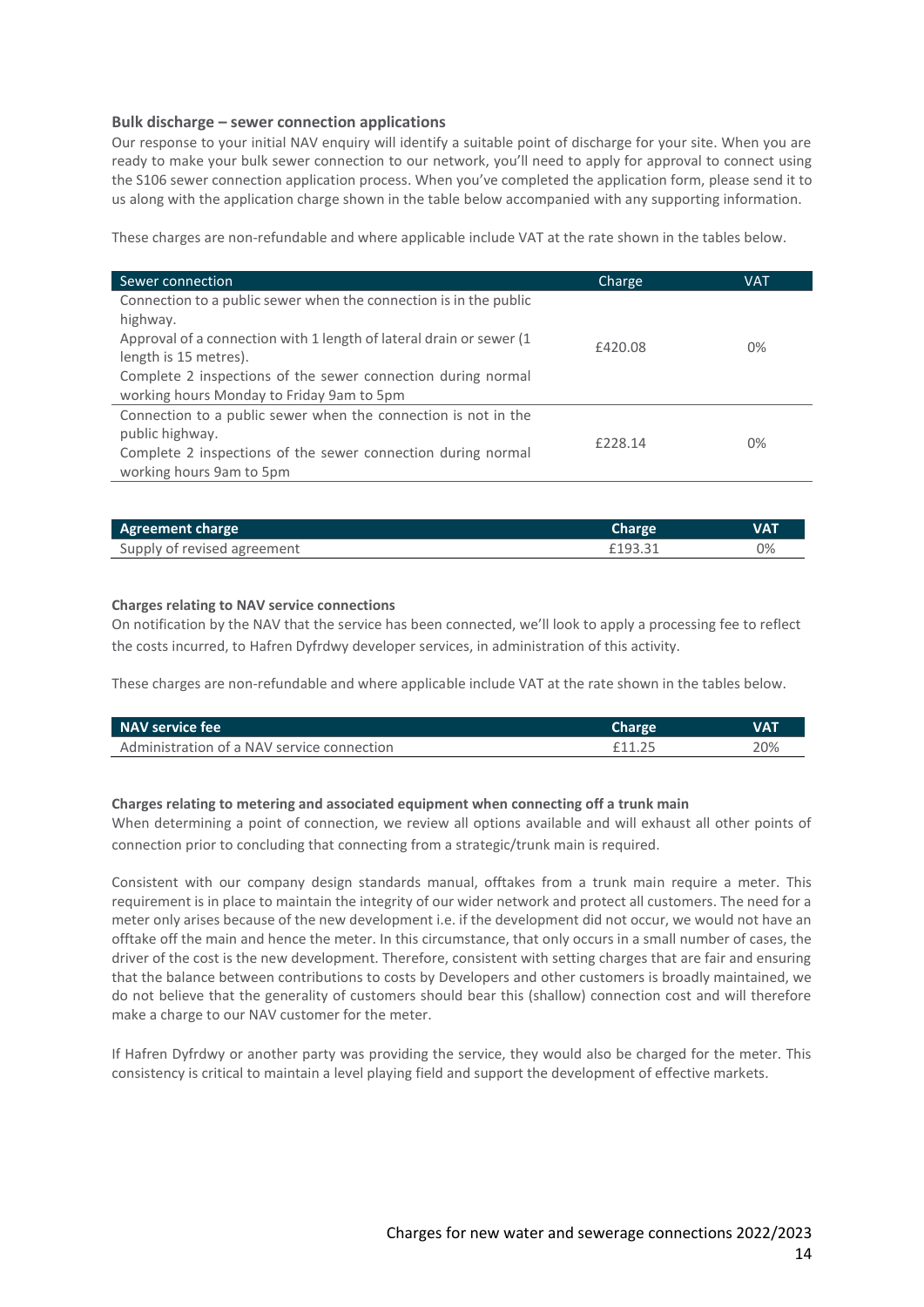#### T**runk mains**

A trunk main (referenced as a strategic asset) is defined as a water main that interconnects source(s), water treatment works, service reservoirs and/or supply areas, normally with no/or minimum direct customer connections. Trunk mains will often be pipelines of 300mm nominal diameter or greater, although smaller sized pipes may operate as trunk mains.

Trunk mains are critical for the transfer of water making up the arteries of our network, therefore it is critical that offtakes are firstly kept to a minimum and secondly always metered. Any event on a trunk main, due to its size and importance, can impact huge areas and thousands of customers so metering is key to an effective response.

The design criteria for connecting from a trunk main is different to connecting from a distribution main in that meters must be provided at all off-takes. These are installed to ensure there are clear visibility of flows through our mains which are integral to our network. Our design standards also dictate that certain ancillaries be installed as part of the design specification, such as non-return valves and meter bypasses. Bypasses are installed so that the meter and NRV can be maintained while ensuring the customer does not lose supply. Design standards are aligned to our principles of good distribution management and always on philosophy. It is also important to enable a clear delineation between who owns what, with the ability to ensure that problems can be easily identified.

# **Section 7 – Diversions**

#### **Application fee**

A developer can ask Hafren Dyfrdwy to alter or move a water asset so as to allow the development of a site. The charges for the diversion of a water asset are made up of those elements needed to recover the reasonable costs incurred by Hafren Dyfrdwy as a result of completing the diversion.

When you've completed the relevant application form please return it with the application fee shown:

| Diversion of a water asset $-$ please refer to appendix 1           | Charge    | <b>VAT</b> |
|---------------------------------------------------------------------|-----------|------------|
| Budget estimate - we'll send you an indicative cost estimate for    |           |            |
| the diversion works. This will need to be upgraded to a full cost   | £758.22   | 20%        |
| estimate if you wish to proceed to construction or require a        |           |            |
| drawing showing the proposed diversion route                        |           |            |
| Full cost estimate $-$ we'll send you a drawing showing the         |           |            |
| proposed route of the diversion and an estimate which needs to      |           |            |
| be accepted and paid to progress to construction. If you have had   | £1,781.92 | 20%        |
| a budget application, you'll only be required to pay the difference |           |            |
| to uplift to a full cost estimate                                   |           |            |

| Diversion of a sewer asset – please refer to appendix 1             | <b>Charge</b> | <b>VAT</b> |
|---------------------------------------------------------------------|---------------|------------|
| When you apply to divert a sewer we will complete an assessment     |               |            |
| of your proposals and advise if a diversion can be undertaken.      |               |            |
| We'll also tell you if you can complete the diversion under a self- |               |            |
| lay agreement. If your diversion can be completed in this manner,   | £636.39       | 20%        |
| we'll assess your proposed design and provide comments.             |               |            |
| Once any necessary design amendments have been completed            |               |            |
| we'll send you Technical Compliance and advice of fees.             |               |            |
| Should your diversion be defined as high risk (definitions on our   |               |            |
| website within sewer diversion guidance) and need to be             |               |            |
| completed by Hafren Dyfrdwy directly, we will complete a            |               |            |
| desktop review and provide an offer which details our costs and     | £2,978.68     | 20%        |
| timescales to further develop the design and produce s              |               |            |
| construction cost. (Note: this would be a further charge to the     |               |            |
| non-high risk cost above if not submitted directly)                 |               |            |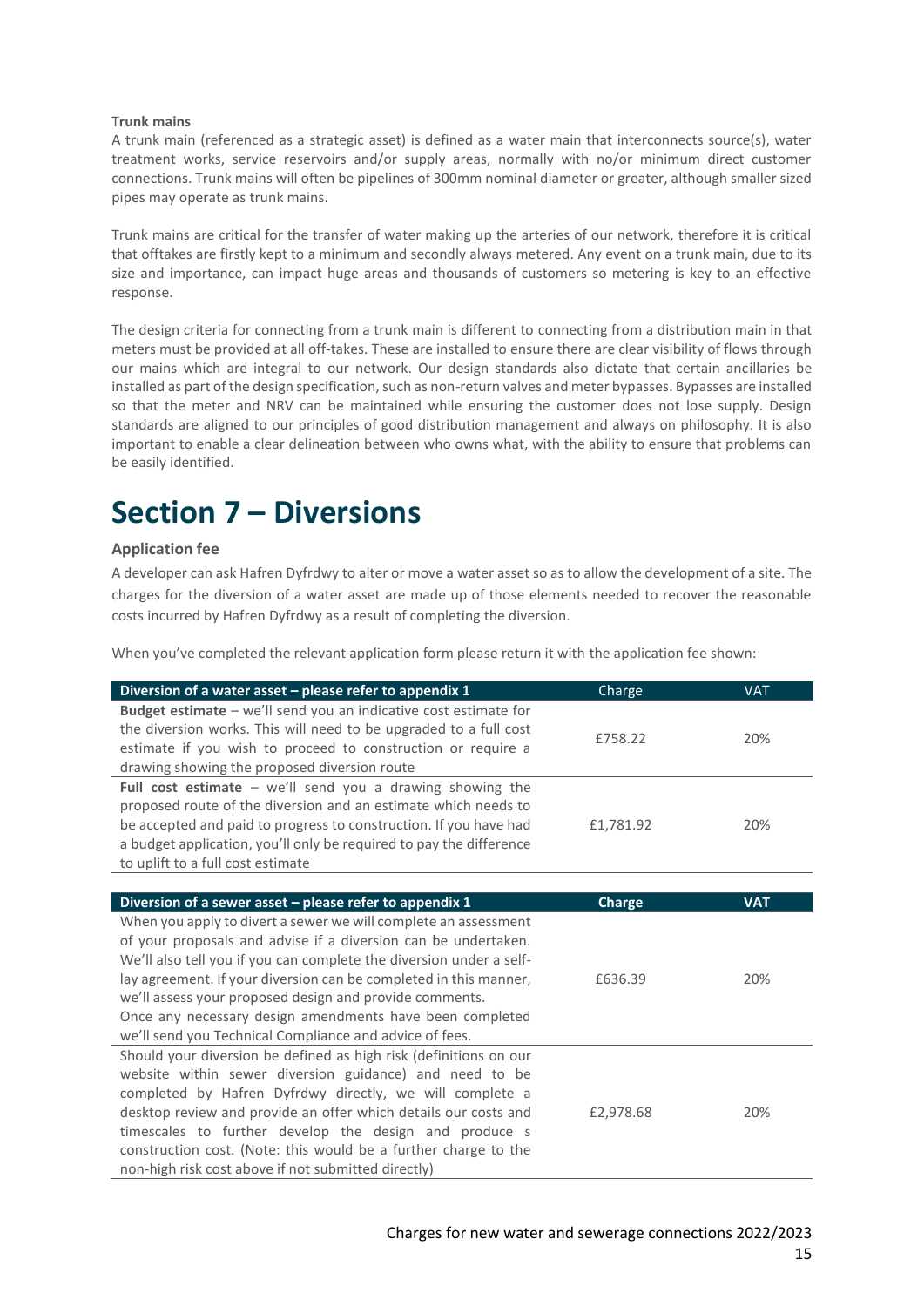# **Section 8 – Sewer connection charges**

The charges below apply to lateral drain and sewer connections self-constructed by the applicant. Please note that legislation in Wales mandates that you may not connect to the public sewer until you have a S104 agreement in place. Please see our website for further information. The fees in this section cover the costs of progressing your application and where required by law, adopting the sewer or lateral drain.

When you've completed the relevant application form, please return it with the correct application fee (shown below) and information required.

| Sewer requisition                                                    | <b>Charge</b> | <b>VAT</b> |
|----------------------------------------------------------------------|---------------|------------|
| We'll complete a preliminary investigation and design and send       | £3,309.28     | 20%        |
| you a quote for the bespoke charges                                  |               |            |
|                                                                      |               |            |
| <b>Sewer connection</b>                                              | Charge        | <b>VAT</b> |
| Connection to a public sewer when the connection is in the public    |               |            |
| highway.                                                             |               |            |
| Approval of a connection with 1 length of lateral drain or sewer (1) | £420.08       | $0\%$      |
| length is 15 metres).                                                |               |            |
| Complete 2 inspections of the sewer connection during normal         |               |            |
| working hours Monday to Friday 9am to 5pm                            |               |            |
| Connection to a public sewer when the connection is not in the       |               |            |
| public highway.                                                      | £228.14       | $0\%$      |
| Complete 2 inspections of the sewer connection during normal         |               |            |
| working hours 9am to 5pm                                             |               |            |
| Application for an indirect connection to a private drain, with the  |               |            |
| owner's permission, that discharges to the private sewer.            | £97.76        | $0\%$      |
| Approval of an in-direct sewer connection                            |               |            |

| <b>Build over (Sewer only)</b>                             | Charge         | <b>VAT</b> |
|------------------------------------------------------------|----------------|------------|
| Self-certification                                         | £65.00         | 0%         |
| <b>Build Over Agreement</b>                                | £169.50        | $0\%$      |
| Class 1 - Up to and including 150mm diameter sewers        |                |            |
| <b>Build Over Agreement</b>                                | £194.70        | $0\%$      |
| Class 2 - 225mm diameter sewers                            |                |            |
| <b>Build Over Agreement</b>                                |                |            |
| Class $3$ – please contact the office for further guidance | <b>Bespoke</b> | 0%         |

| <b>Repeat inspection</b>                                       | Charge  | Unit       | <b>VAT</b> |
|----------------------------------------------------------------|---------|------------|------------|
| Repeat inspection within normal working hours Monday to Friday | £108.68 | Per        | 0%         |
| $9am - 5pm$                                                    |         | inspection |            |
| Repeat inspection outside of normal working hours Monday to    | £144.42 | Per        | 0%         |
| Friday before 9am and after 5pm                                |         | inspection |            |

#### **Sewer connection - reapplying**

When an approval has expired or there has been a change in detail and design, you'll need to send us another application form so that we can send you up to date charges. Again, this is a non-refundable.

| Approval following a design change or second submission | Charge  | <b>VAT</b> |
|---------------------------------------------------------|---------|------------|
| We'll send you a new approval                           | £119.46 | 0%         |

We'll visit the site if required to assess your requirements including any potential traffic management costs, the impact this has on our network and what's required to complete the connection. We'll send you a breakdown of the costs for making the connection.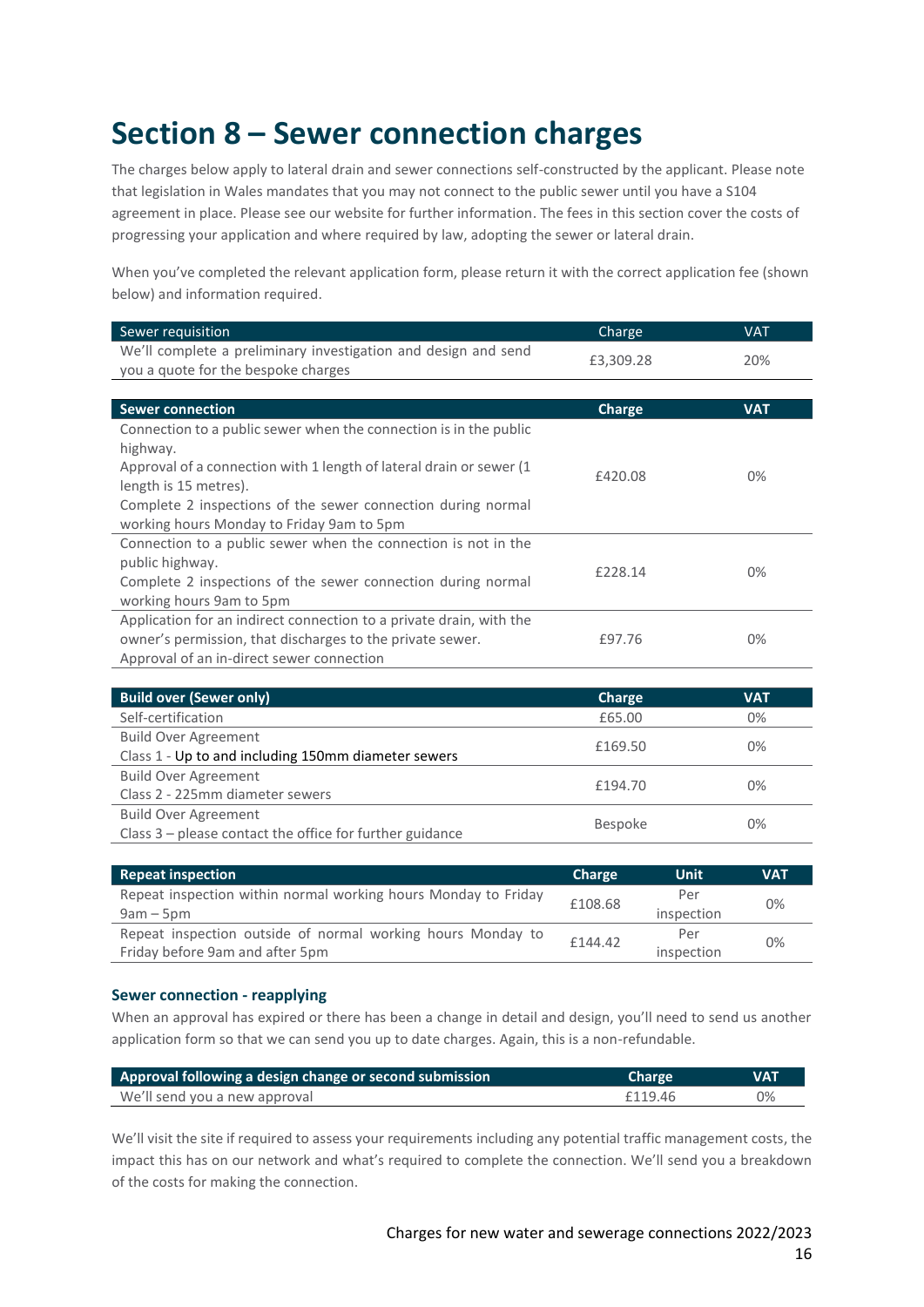# **Section 9 – Development sewerage charges**

Where you need to offer a sewer for adoption under S104, divert a sewer under S185 or request that we requisition you a sewer under S98, you can find the relevant charges below.

When you've completed the relevant application form please return it with the correct application fee (shown below) and information required.

These charges are non-refundable and where applicable include VAT at the rate shown in the tables below:

| Initial deposit for sewer/lateral drain requisitions                                                                                                                                                                                                                                                                                                                                                                                                              | Charge    | <b>VAT</b> |
|-------------------------------------------------------------------------------------------------------------------------------------------------------------------------------------------------------------------------------------------------------------------------------------------------------------------------------------------------------------------------------------------------------------------------------------------------------------------|-----------|------------|
| We'll complete a preliminary investigation and design and send<br>you a quote for the bespoke charges.                                                                                                                                                                                                                                                                                                                                                            | £3,309.28 | 20%        |
|                                                                                                                                                                                                                                                                                                                                                                                                                                                                   |           |            |
| Diversion of a public sewer                                                                                                                                                                                                                                                                                                                                                                                                                                       | Charge    | <b>VAT</b> |
| When you apply to divert a sewer we will complete an<br>assessment of your proposals and advise if a diversion can be<br>undertaken. We'll also tell you if you can complete the diversion<br>under a self-lay agreement. If your diversion can be completed<br>in this manner, we'll assess your proposed design and provide<br>comments.<br>Once any necessary design amendments have been completed<br>we'll send you Technical Compliance and advise of fees. | £636.39   | 20%        |
| Should your diversion be high risk and need to be completed by<br>Hafren Dyfrdwy directly, we'll may request a further payment.<br>We'll then complete a design review and provide an offer<br>detailing our costs and timescales for delivery.                                                                                                                                                                                                                   | £3,309.28 | 20%        |

The fees are non-refundable once we have completed the assessment but will become part of the final cost of the completed sewer diversion once constructed.

#### **Sewer/lateral drain adoption fees**

| <b>Inspection fees</b>                           | Charge            |
|--------------------------------------------------|-------------------|
| Estimated cost of construction less than £20,000 | £500.00           |
| Estimated cost of construction more than £20,000 | 2.5% of estimated |
|                                                  | construction cost |
| Estimated cost of construction less than £10,000 | £254.47           |
| Estimated cost of construction more than £10,000 | 1% of estimated   |
|                                                  | construction cost |
| Pumping station on site                          | 2% of estimated   |
|                                                  | construction cost |
|                                                  |                   |

| CCTV charges                                     | <b>Charge</b> | Unit       | <b>VAT</b> |
|--------------------------------------------------|---------------|------------|------------|
| One further viewing of a developer's CCTV survey | £61.16        | Per survey | 0%         |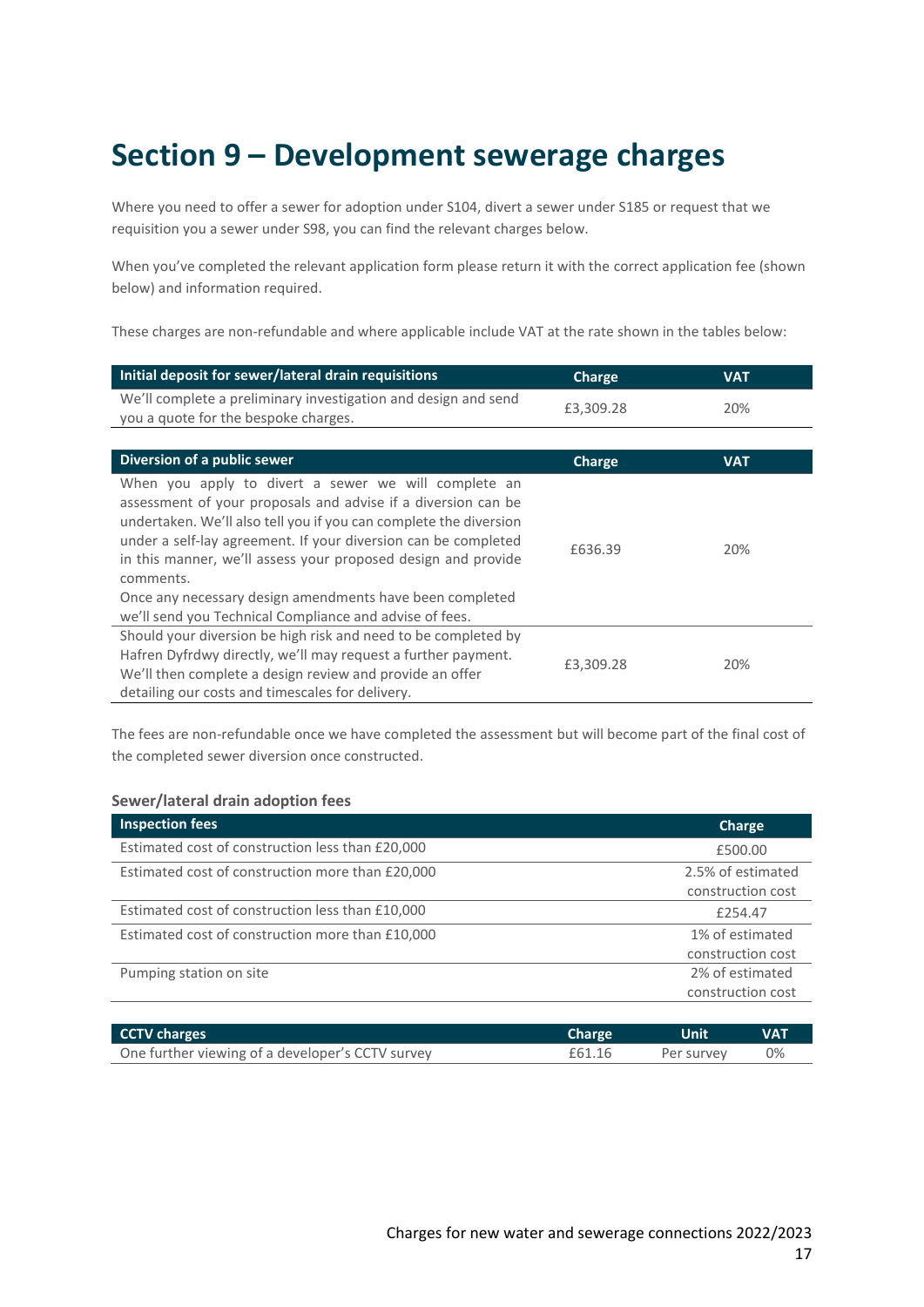| Bond or cash deposit paid instead of surety for S104 multiple property adoptions<br>and S185 diversions                                            |               | Charge            |                  |  |
|----------------------------------------------------------------------------------------------------------------------------------------------------|---------------|-------------------|------------------|--|
| Estimated cost of construction less than £50,000                                                                                                   |               | £5,000.00         |                  |  |
| Estimated cost of construction more than £50,000                                                                                                   |               |                   | 10% of estimated |  |
|                                                                                                                                                    |               | cost              |                  |  |
| Confirmation to bondsman that bond has been released                                                                                               |               | £152.68           |                  |  |
| Bond or cash deposit paid instead of surety for S104 single property lateral drain<br>adoptions                                                    |               |                   | <b>Charge</b>    |  |
| Estimated cost of construction less than £50,000                                                                                                   |               |                   | £1,000           |  |
| Locks & signs                                                                                                                                      | <b>Charge</b> | <b>Unit</b>       | <b>VAT</b>       |  |
| Installation of locks and signs at pumping station                                                                                                 | £934.22       | Per station       | 0%               |  |
| <b>Legal agreements</b>                                                                                                                            | Charge        | Unit              | <b>VAT</b>       |  |
| To produce and provide a legal agreement for a section 104<br>adoption or section 185 diversion                                                    | £214.77       | Per<br>agreement  | 0%               |  |
| <b>Pumping station telemetry</b>                                                                                                                   |               |                   |                  |  |
| <b>PS Telemetry</b>                                                                                                                                | Charge        | <b>Unit</b>       | <b>VAT</b>       |  |
| Provision and installation of an outstation (including 12 months<br>listening service)<br>This charge covers one survey visit and the installation | £4,535.75     | Per<br>outstation | 0%               |  |
| Any additional visits required to complete work on the outstation                                                                                  | £166.67       | Per visit         | 0%               |  |
| <b>Listening service</b>                                                                                                                           | <b>Charge</b> | Unit              | <b>VAT</b>       |  |
| Listening services over and above initial 12 months                                                                                                | £589.49       | Per annum         | 0%               |  |

# **Appendix 1 - Exceptions to standard charging**

Due to the nature of development works, there are circumstances where the cost incurred by companies is affected by external factors. These external factors may be outside of the immediate knowledge or control of the water company and, in a limited set of exceptional circumstances, could lead to significant cost variance. For this reason, Ofwat has agreed that companies are not required to provide fixed upfront charges in respect of the following:

1. Diversion works (see s185 of the Water Industry Act), and;

2. Water and sewerage infrastructure work requested by the developer (see S41 and S98 of the Water Industry Act) where "it would be unreasonable to expect an undertaker (i.e. Water Company) to do so."

For standard water and sewage connections no such exception applies, and these must therefore be subject to fixed charges.

In principle, having consulted stakeholders, water companies consider that in the following circumstances, it may not be reasonable for them to provide an upfront fixed charge for the work:

a. The technical complexity of the work is high, or the type of work required is bespoke or carried out infrequently, or;

b. Third parties can legitimately recover their costs from companies and there is not a reasonable level of certainty of those costs in advance of connection work being undertaken, or;